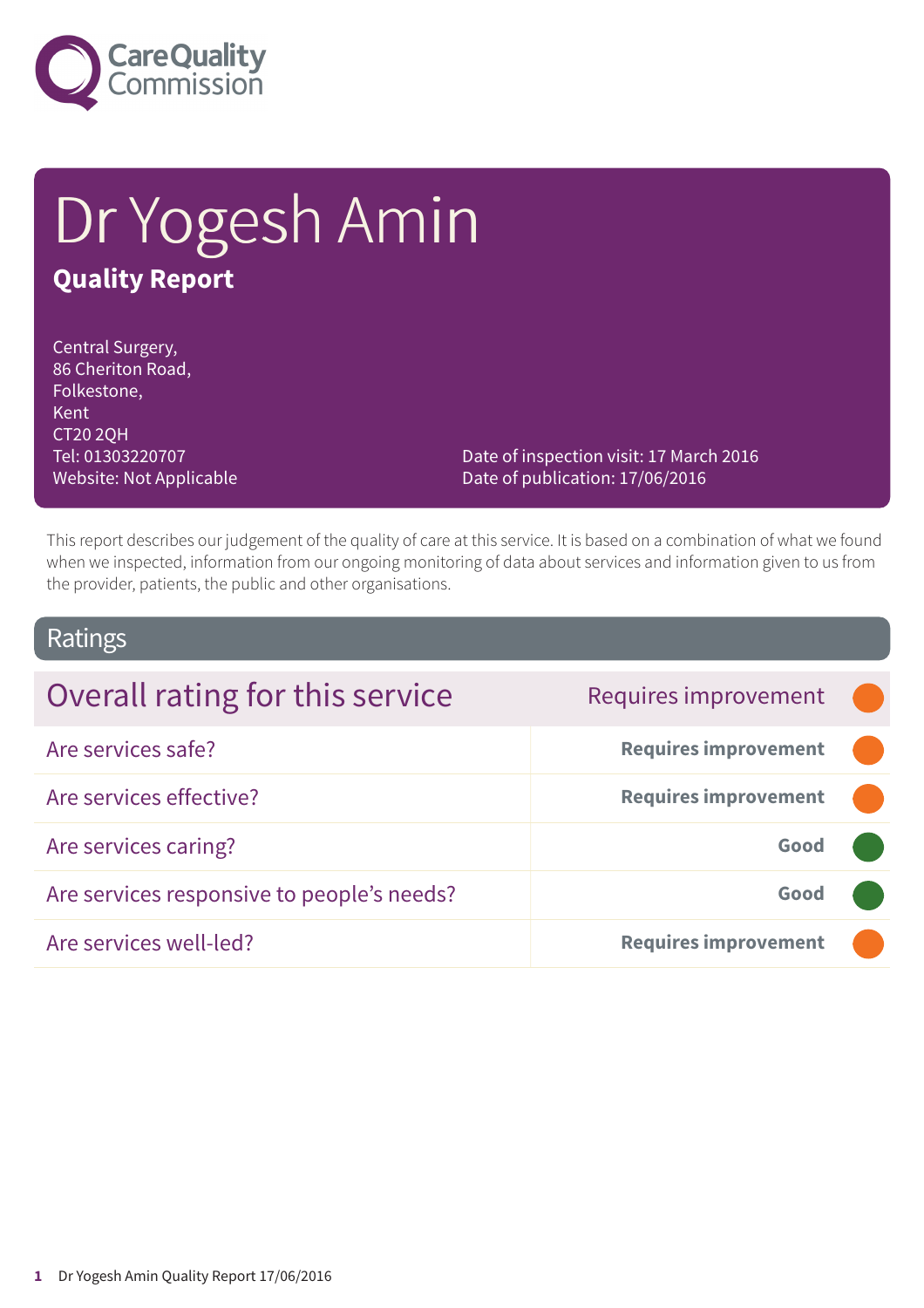### **Contents**

| Summary of this inspection                  | Page<br>$\overline{2}$ |
|---------------------------------------------|------------------------|
| Overall summary                             |                        |
| The five questions we ask and what we found | $\overline{4}$         |
| The six population groups and what we found | $\overline{7}$         |
| What people who use the service say         | 10<br>10               |
| Areas for improvement                       |                        |
| Detailed findings from this inspection      |                        |
| Our inspection team                         | 12                     |
| Background to Dr Yogesh Amin                | 12                     |
| Why we carried out this inspection          | 12                     |
| How we carried out this inspection          | 12                     |
| Detailed findings                           | 14                     |
| Action we have told the provider to take    | 22                     |

### Overall summary

### **Letter from the Chief Inspector of General Practice**

We carried out an announced comprehensive inspection at Dr Yogesh Amin on 17 March 2016. Overall the practice is rated as requires improvement.

Our key findings across all the areas we inspected were as follows:

- Staff understood and fulfilled their responsibilities to raise concerns, and to report incidents and near misses. However, when there were unintended or unexpected safety incidents, findings and lessons learned were not always communicated widely enough in the practice to support improvement.
- Staff had the skills, knowledge and experience to deliver effective care and treatment. However, the practice was unable to demonstrate how locum GPs employed directly by the practice were trained in local procedure and practice.
- Blank prescription forms were stored securely.
- The practice was unable to demonstrate that they were able to respond to a medical emergency, in line with national guidance, before the arrival of an ambulance.
- Data showed patient outcomes were similar when compared with the locality and nationally. Although some audits had been carried out, we saw no evidence that audits were driving improvement in performance to improve patient outcomes.
- Patients said they were treated with compassion, dignity and respect and they were involved in their care and decisions about their treatment
- Patients said they found it easy to make an appointment and the GP provided continuity of care, with urgent appointments available on the same day as well as telephone consultations and home visits.
- Results from the national GP patient survey were consistently better than the local and national average.
	- Information about services was available at the practice and online at the NHS choices website.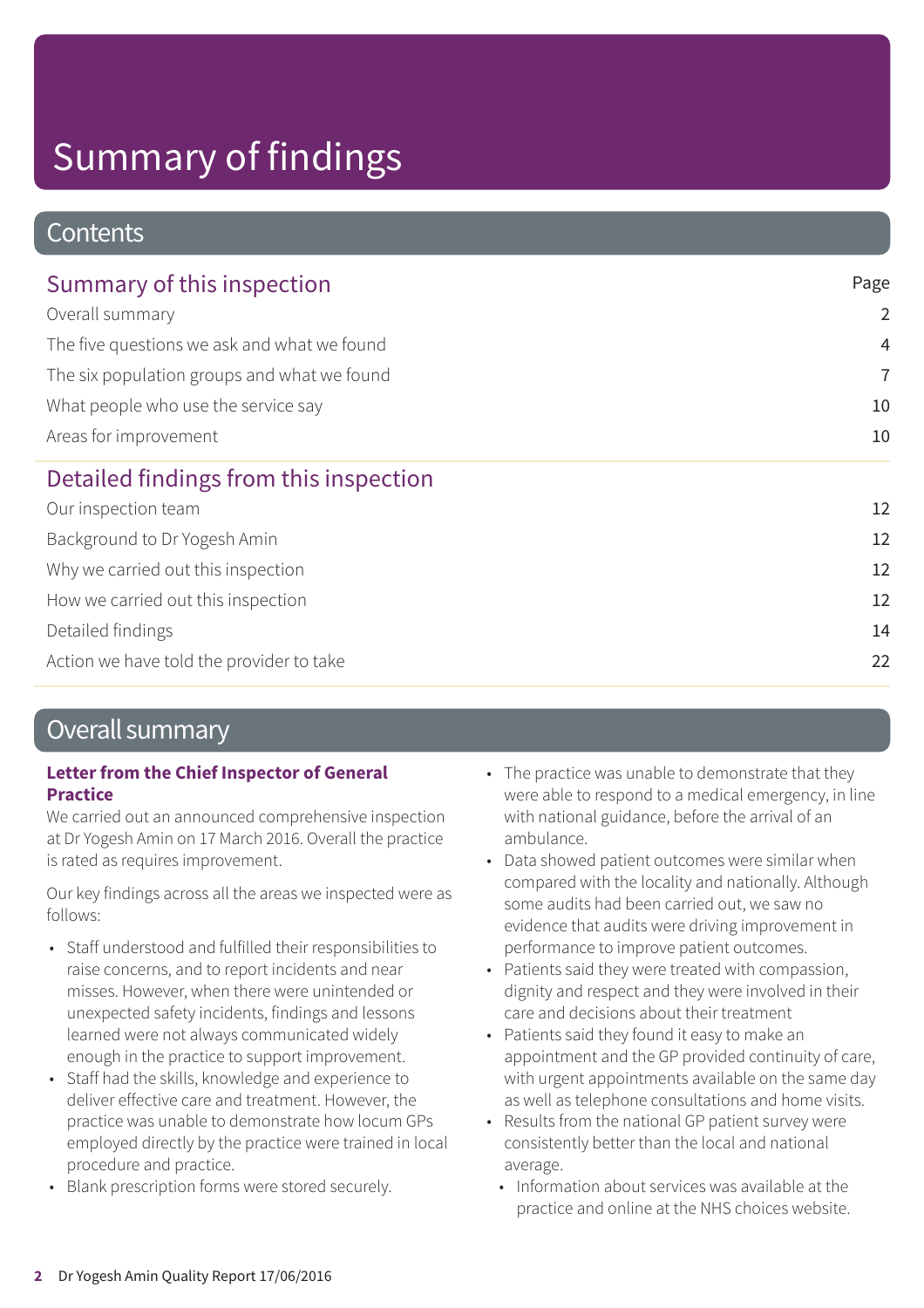There were plans to implement online access for patients to order prescriptions and book appointments, but there were no plans to introduce a practice website.

• The practice had a number of policies and procedures to govern activity, but these were not always implemented.

The areas where the provider must make improvements are:

- Ensure the practice is able to respond to a medical emergency in line with national guidance
- Ensure that findings and lessons learned from significant events are communicated widely enough in the practice to support improvement.
	- Ensure that all staff are up to date with attending mandatory training courses and receive regular appraisals.
	- Ensure all staff have the necessary employment checks including a current Disclosure and Barring Service check in order to undertake roles such as chaperoning.
	- Ensure the practice follows national guidance on infection prevention and control and effectively implements practice policy.
- Ensure clinical equipment is regularly calibrated and maintained.
	- Ensure all locums employed by the practice are aware of local and practice procedure.

The areas where the provider should make improvements are:

- Revise clinical audit activity to ensure improvements to patient care are driven by the completion of clinical audit cycles.
- Complete a review of the complaints policy.
- In addition to information on the NHS choices website and the implementation of access to online prescriptions and appointments, review how patients' access information.
- Review staff meetings and communications.
- Revise responsibility and accountability in leadership roles to ensure clarity between the GP and the practice manager.
- Review opportunities for patient feedback and how to effectively promote the patient participation group.
- Review displayed opening times at the practice and on the NHS choices website to reflect that the GP is available by telephone.
- Revise the system that identifies patients who are also carers to help ensure that all patients on the practice list who are carers are offered relevant support if required.

#### **Professor Steve Field (CBE FRCP FFPH FRCGP)**

Chief Inspector of General Practice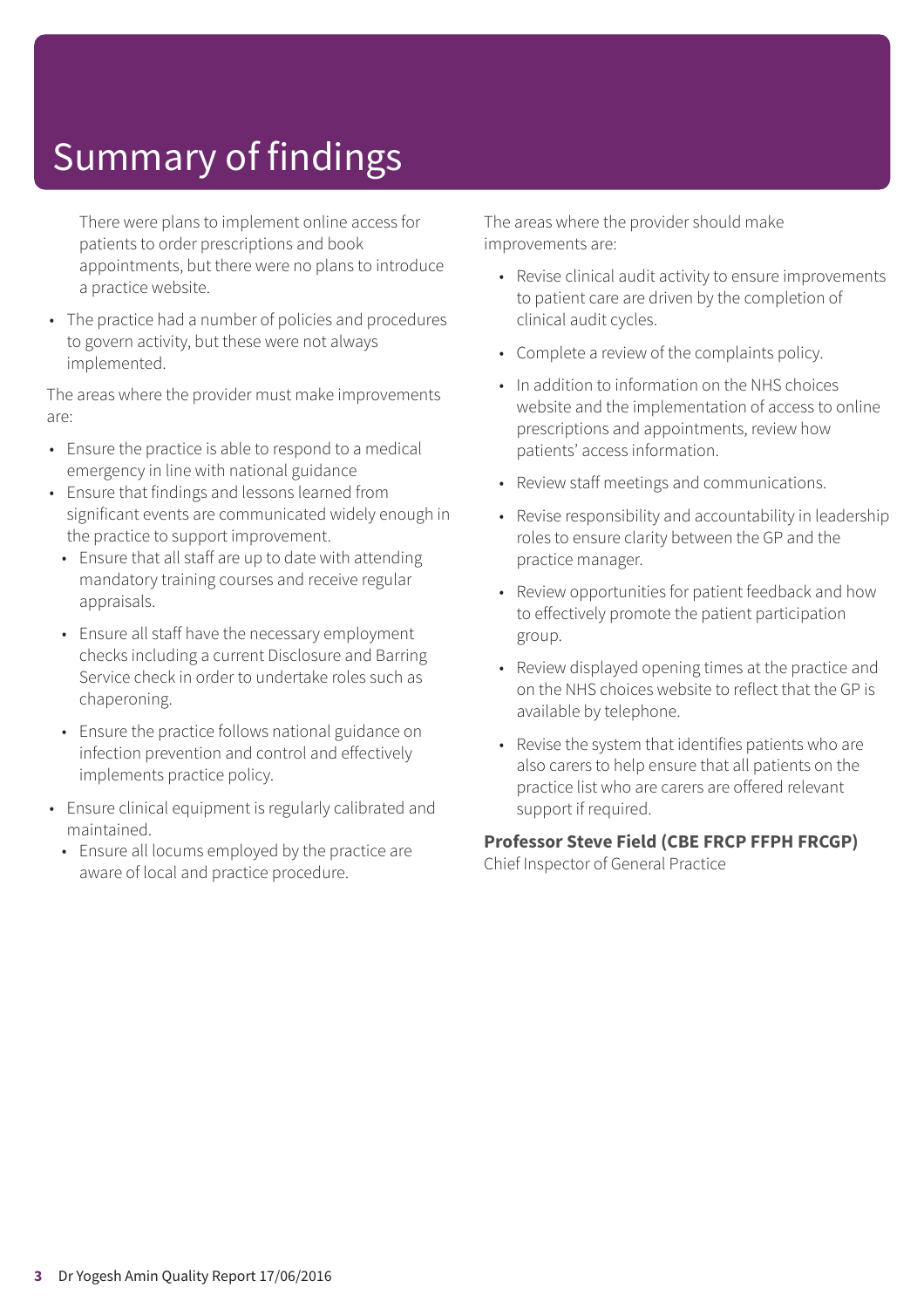### The five questions we ask and what we found

We always ask the following five questions of services.

#### **Are services safe?**

The practice is rated as requires improvement for providing safe services.

- Staff understood their responsibilities to raise concerns, and to report incidents and near misses. However, when there were safety incidents, reviews and lessons learned were not communicated widely enough in the practice to support improvement.
- Although risks to patients who used services were assessed, the systems and processes to address these risks were not implemented well enough to ensure patients were kept safe.
- The practice could not demonstrate they were able to respond to a medical emergency, in line with national guidance, before the arrival of an ambulance
- Staff who acted as chaperones had not received Disclosure and Barring Service checks nor had there been risk assessment to demonstrate they were safe to carry out this role.
- Blank prescription forms were stored securely.
- The practice was unable to demonstrate that clinical equipment was regularly calibrated.
- The practice occasionally employed GP locums but was unable to demonstrate how they were inducted into local policies and processes.

#### **Are services effective?**

The practice is rated as requires improvement for providing effective services.

- There was evidence of audit activity, but there was not an overarching audit plan or systematic approach to demonstrate quality improvement.
- The practice shared relevant information with other services in a timely way, for example when referring patients to other services. The practice worked closely with other healthcare professionals including the community nurses and midwives who visited and communicated with the practice on a regular basis.
- The practice used the information collected for the Quality and Outcomes Framework (QOF) and performance against national screening programmes to monitor outcomes for patients. (QOF

**Requires improvement –––**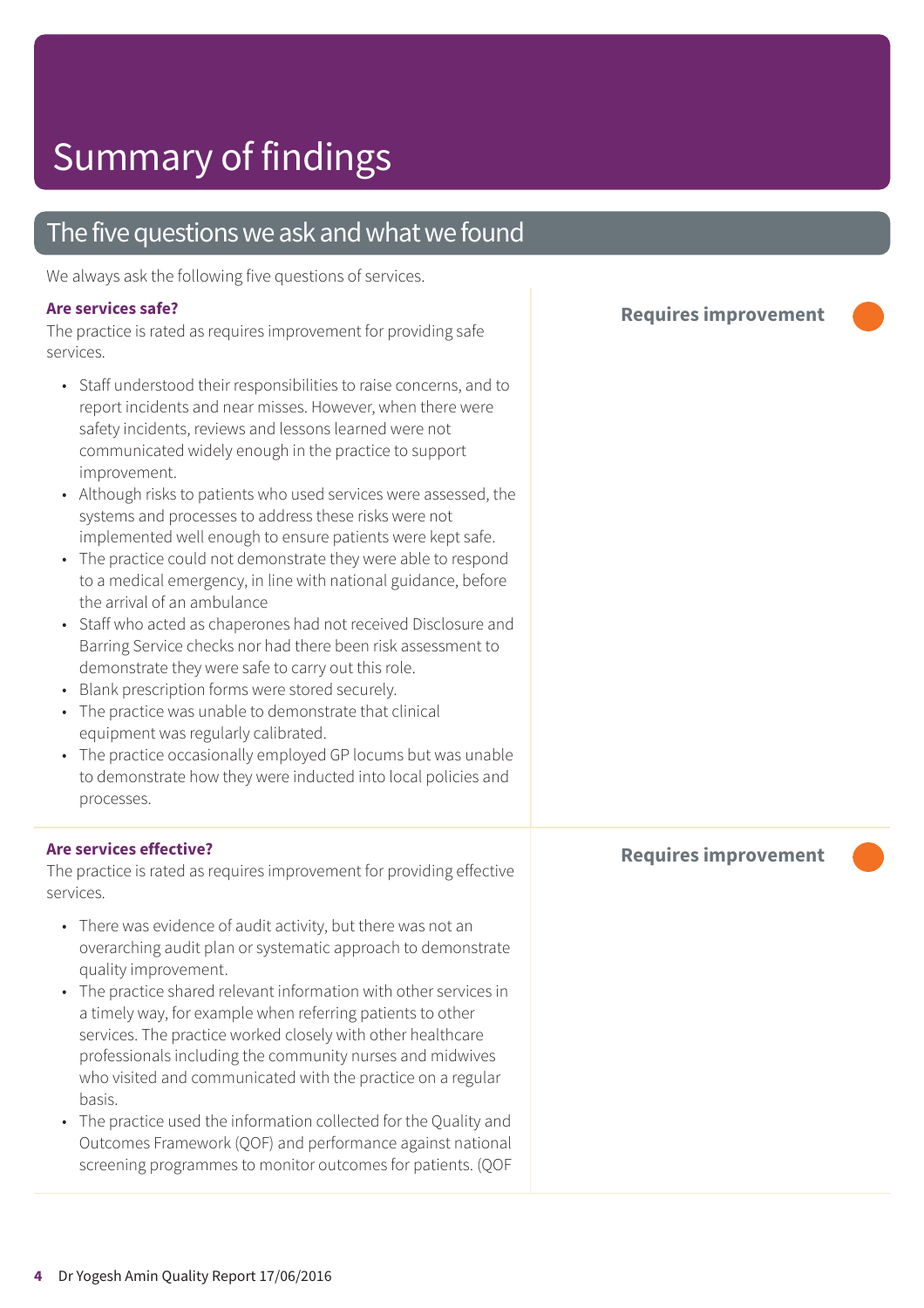is a system intended to improve the quality of general practice and reward good practice). The most recent published results were 84% of the total number of points available (which was 11% lower than local and national averages).

• Performance for asthma indicators had been consistently better than local and national averages. For example, 81% of patients with asthma, on the register, had received an asthma review in the preceding 12 months that included an assessment of asthma control using the 3 RCP questions compared with a national average of 75%.

#### **Are services caring?**

The practice is rated as good for providing caring services.

- Data from the National GP Patient Survey showed patients rated the practice higher than others for almost all aspects of care.
- Patients said they were treated with compassion, dignity and respect and they were involved in decisions about their care and treatment.
- Information about services was available at the practice and online at the NHS choices website, but the practice did not have a website.
- We saw staff treated patients with kindness and respect, and maintained patient and information confidentiality.

#### **Are services responsive to people's needs?**

The practice is rated as good for providing responsive services.

- The practice reviewed the needs of its local population and engaged with the NHS England Area Team and Clinical Commissioning Group (CCG) to secure improvements to services where these were identified. For example, the practice was liaising with the local CCG to improve the care it provided for patients with dementia, including diagnosis, coding and referrals.
- Patients said they found it easy to make an appointment with the GP and there was continuity of care, with urgent appointments available the same day.
- The practice had good facilities and was well equipped to treat patients and meet their needs.
- Information about how to complain was available and easy to understand and evidence showed the practice responded quickly to issues raised. The practice was reviewing the complaints leaflet as some information was out of date.

**Good –––**

**Good –––**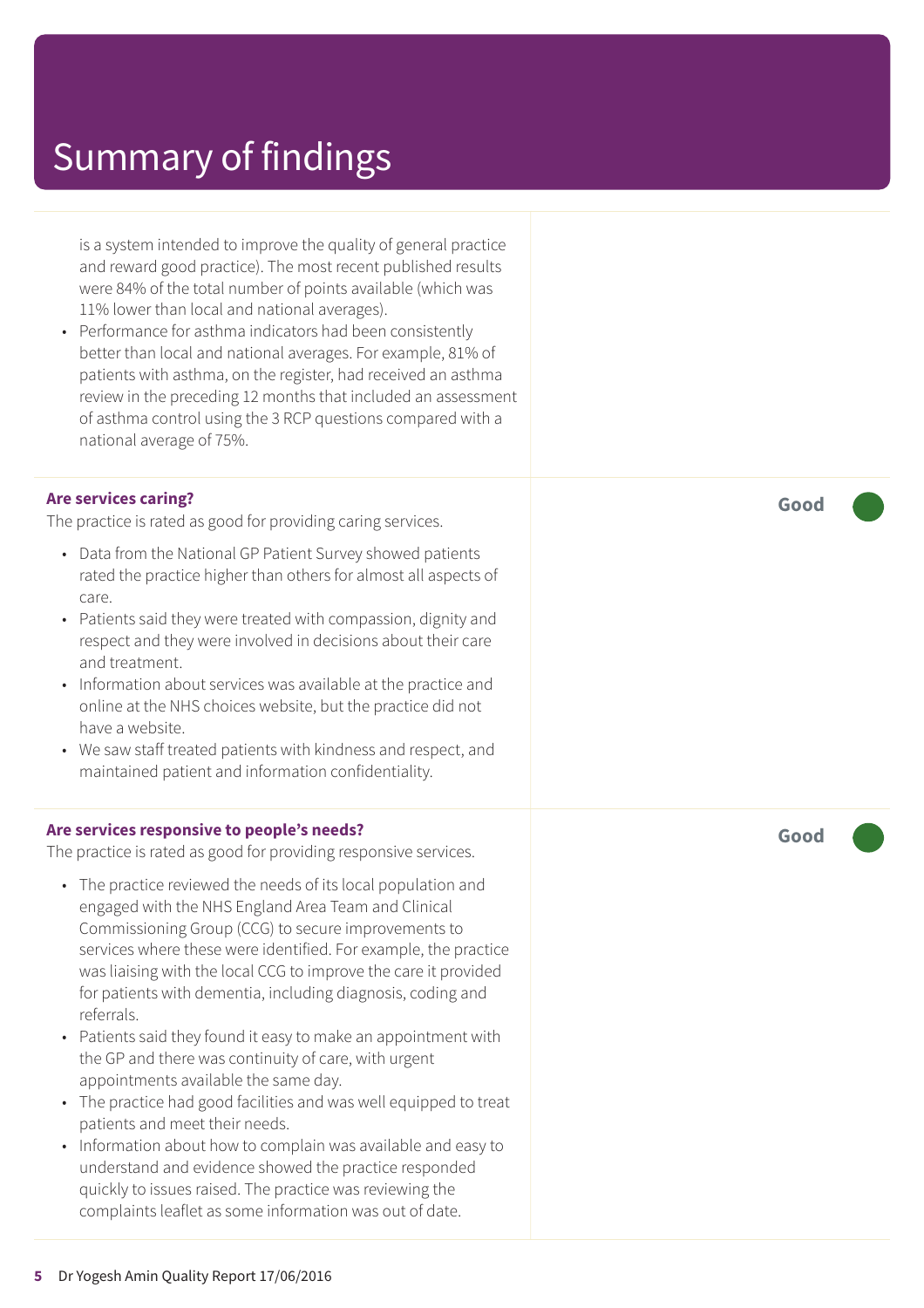- There were disabled facilities and translation services available and some staff were multilingual.
- Patients had access to extended hours from 8am to 8pm from the Hub at the Queen Victoria Hospital in Folkestone seven days a week.
- There was no facility to book appointments or order prescriptions on line; however the practice was in the process of implementing this service.

#### **Are services well-led?**

The practice is rated as requires improvement for being well-led.

- The practice had a number of policies and procedures to govern activity, but some of these were overdue a review.
- The practice team worked closely with the clinical commissioning group and a nearby practice by attending meetings, sharing training and learning opportunities to prevent professional isolation.
- Staff had regular informal one to ones but not all staff had received appraisals in the last twelve months. The practice did not hold full staff meetings to ensure all members of staff were aware of any concerns or significant events.
- There was a staffing structure; however, there was a lack of clarity about responsibilities in some key areas including managing and sharing learning for significant events.
- The practice had a number of policies and procedures to govern activity; however, these were not always effectively implemented, for example, the infection prevention policy.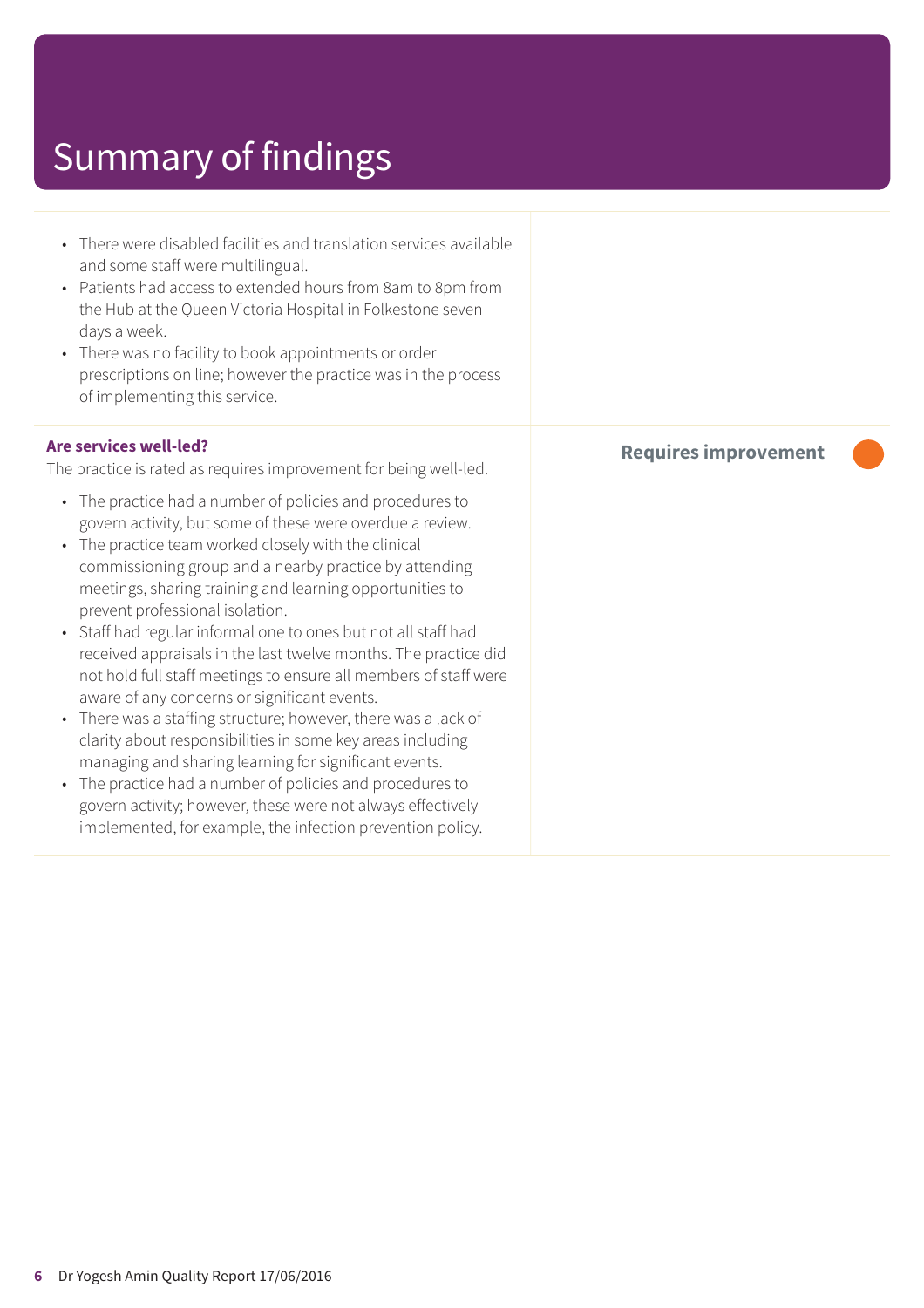### The six population groups and what we found

We always inspect the quality of care for these six population groups.

#### **Older people**

The practice is rated as requires improvement for the care of older people because the concerns that led to the practice requiring improvement for providing safe, effective and well led services applied to this population group.

- The practice offered proactive, personalised care to meet the needs of the older people in its population.
- The practice was responsive to the needs of older people, and offered home visits and urgent appointments for those with enhanced needs.
- Patients had access to a paramedic practitioner for urgent home visits.

#### **People with long term conditions**

The practice is rated as requires improvement for the care of people with long term conditions because concerns that led to the practice requiring improvement for providing safe, effective and well led services applied to this population group.

- Nursing staff had lead roles in chronic disease management and patients at risk of hospital admission were identified as a priority.
- Longer appointments and home visits were available when needed.
- The GP completed structured annual reviews to check their health and medicines needs were being met. For those patients with the most complex needs, the GP worked with relevant health and care professionals to deliver a multidisciplinary package of care, including the community nurses who attended the practice regularly.
- Patients had access to a paramedic practitioner for urgent home visits.

#### **Families, children and young people**

The practice is rated as requires improvement for the care of families, children and young people because the concerns that led to the practice requiring improvement for providing safe, effective and well led services applied to this population group.

**Requires improvement –––**

**Requires improvement –––**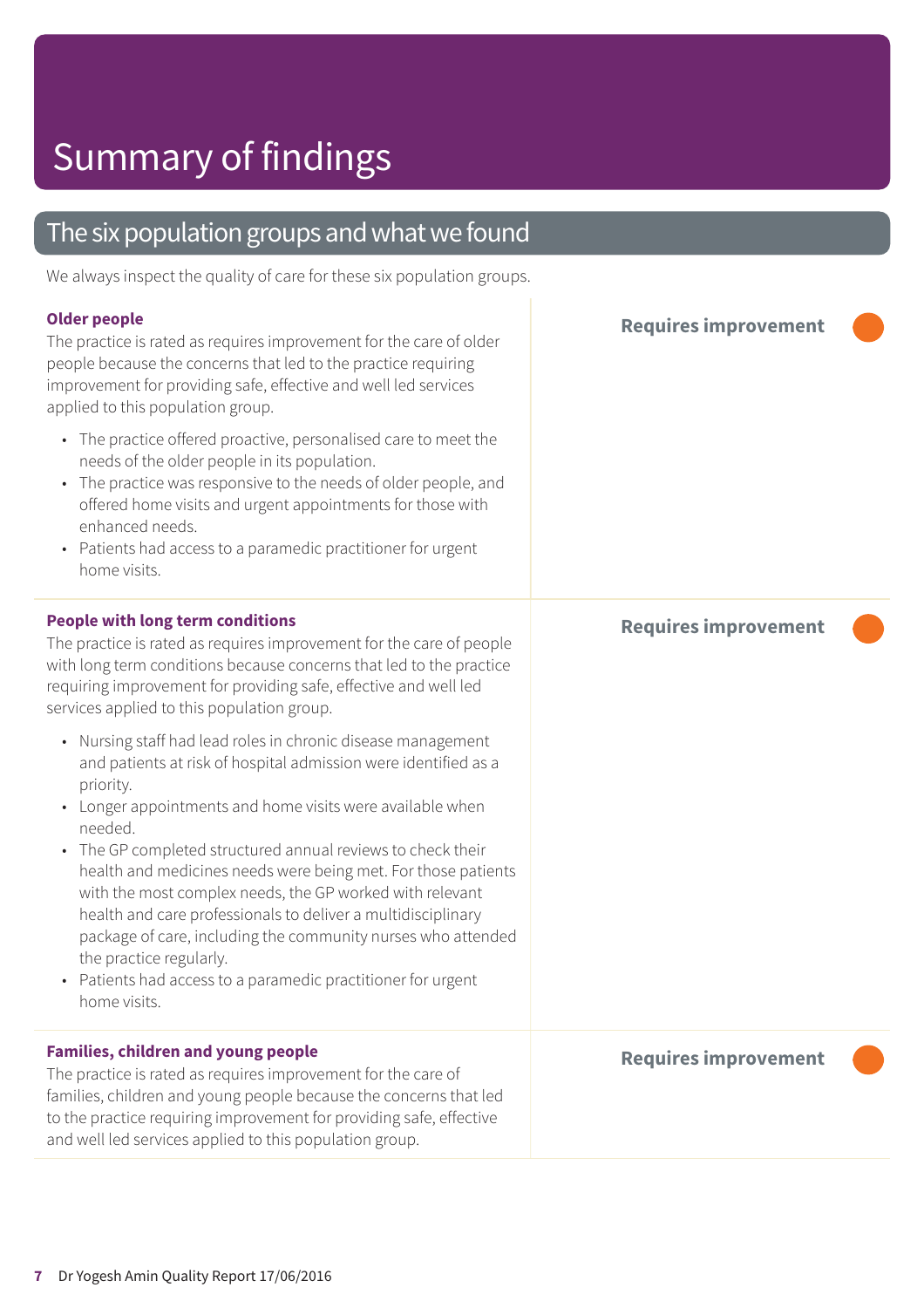- Childhood immunisation rates for the vaccines given were better than CCG/national averages. For example, childhood immunisation rates for vaccines given to children aged two and under ranged from 96% to 100% (CCG average 82% to 96%) and five year olds were 100% (CGG average 80% to 96%.
- Patients told us that children and young people were treated in an age-appropriate way and were recognised as individuals.
- The practice's uptake for the cervical screening programme was 81%, which was similar to the national average of 82%. There was a policy to telephone patients who did not attend for their cervical screening test.
- Appointments were available outside of school hours and the premises were suitable for children and babies.
- We saw positive examples of joint working with midwives, health visitors and school nurses. A community midwife told us the communication and support provided by the practice to this population group was very good.

#### **Working age people (including those recently retired and students)**

The practice is rated as requires improvement for the care of Working age people (including those recently retired and students) because the concerns that led to the practice requiring improvement for providing safe, effective and well led services applied to this population group.

- The needs of the working age population, those recently retired and students had been identified and the practice had adjusted the services it offered to ensure these were accessible, flexible and offered continuity of care.
- Patients from this group could access appointments from 8am to 8pm from the Hub at the Queen Victoria Hospital, Folkestone.
- Information about services was available at the practice and online at the NHS choices website. There were plans to implement online access for patients to order prescriptions and book appointments, but there were no plans to introduce a practice website.

#### **People whose circumstances may make them vulnerable**

The practice is rated as requires improvement for the care of patients whose circumstances may make them vulnerable, because the concerns that led to the practice requiring improvement for providing safe, effective and well led services applied to this population group.

#### **Requires improvement –––**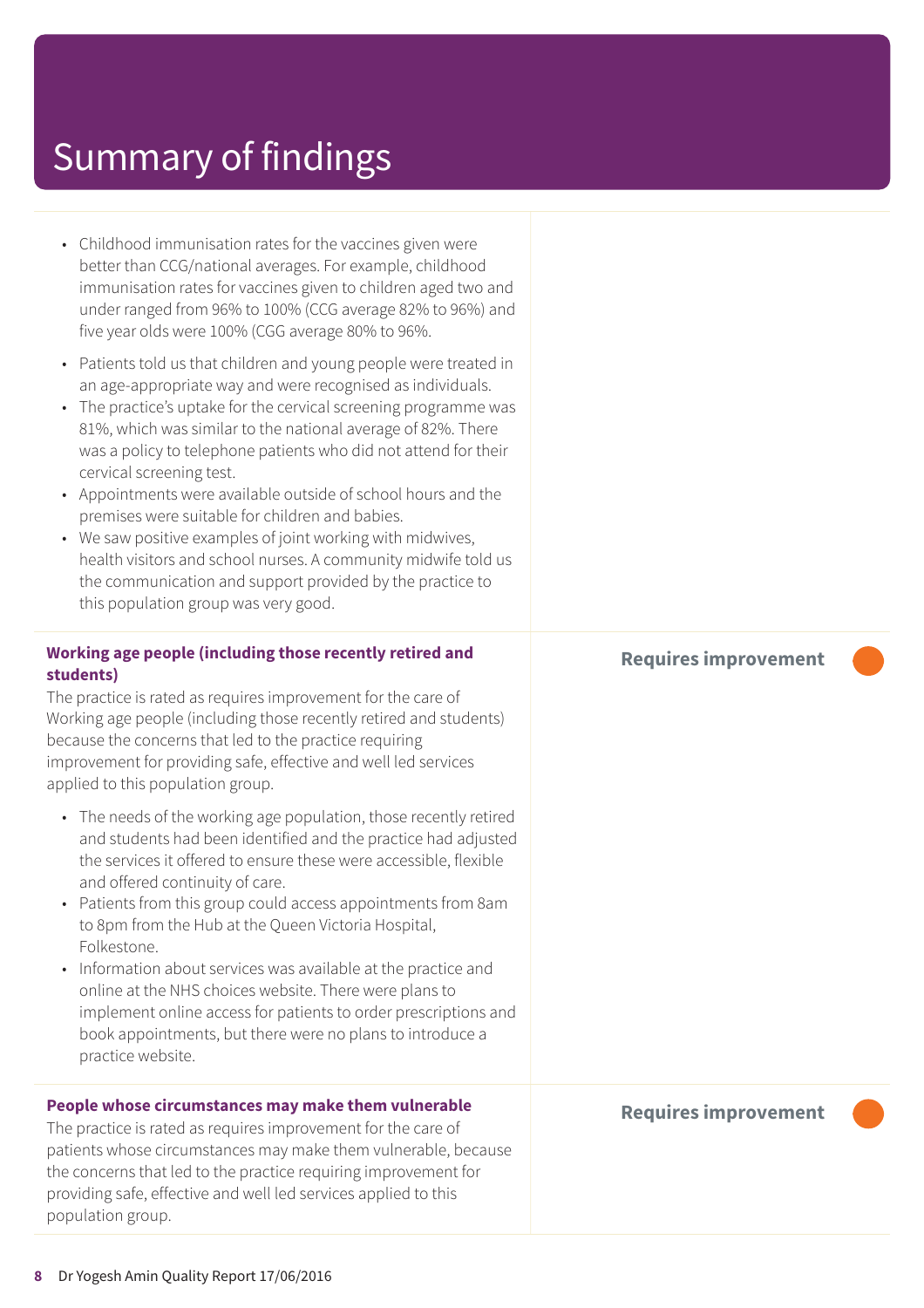| • The practice offered longer appointments for patients with a<br>learning disability.<br>The practice regularly worked with multi-disciplinary teams in<br>$\bullet$<br>the case management of vulnerable people.<br>The practice informed vulnerable patients about how to access<br>various support groups and voluntary organisations.<br>Staff knew how to recognise signs of abuse in vulnerable adults<br>and children; however, not all staff had received training for<br>safeguarding adults. Staff were aware of their responsibilities<br>regarding information sharing, documentation of safeguarding<br>concerns and how to contact relevant agencies in normal<br>working hours and out of hours. |                     |
|------------------------------------------------------------------------------------------------------------------------------------------------------------------------------------------------------------------------------------------------------------------------------------------------------------------------------------------------------------------------------------------------------------------------------------------------------------------------------------------------------------------------------------------------------------------------------------------------------------------------------------------------------------------------------------------------------------------|---------------------|
| People experiencing poor mental health (including people<br>with dementia)<br>The practice is rated as requires improvement for the care of<br>patients experiencing poor mental health (including patients with<br>dementia) because the concerns that led to the practice requiring<br>improvement for providing safe, effective and well led services<br>applied to this population group.                                                                                                                                                                                                                                                                                                                    | <b>Requires imp</b> |
| 100% of patients diagnosed with dementia had their care<br>$\bullet$<br>reviewed in a face-to-face review in the preceding 12 months<br>compared with the national average of 84%.<br>The practice regularly worked with multi-disciplinary teams in<br>the case management of people experiencing poor mental<br>health, including those with dementia. The practice was<br>working with the clinical commissioning group (CCG) to<br>improve diagnosis, coding and referrals.<br>The practice carried out advance care planning for patients<br>$\bullet$<br>with dementia.<br>The practice had told patients experiencing poor mental health<br>$\bullet$                                                     |                     |

organisations. • Staff had a good understanding of how to support patients with mental health needs and dementia.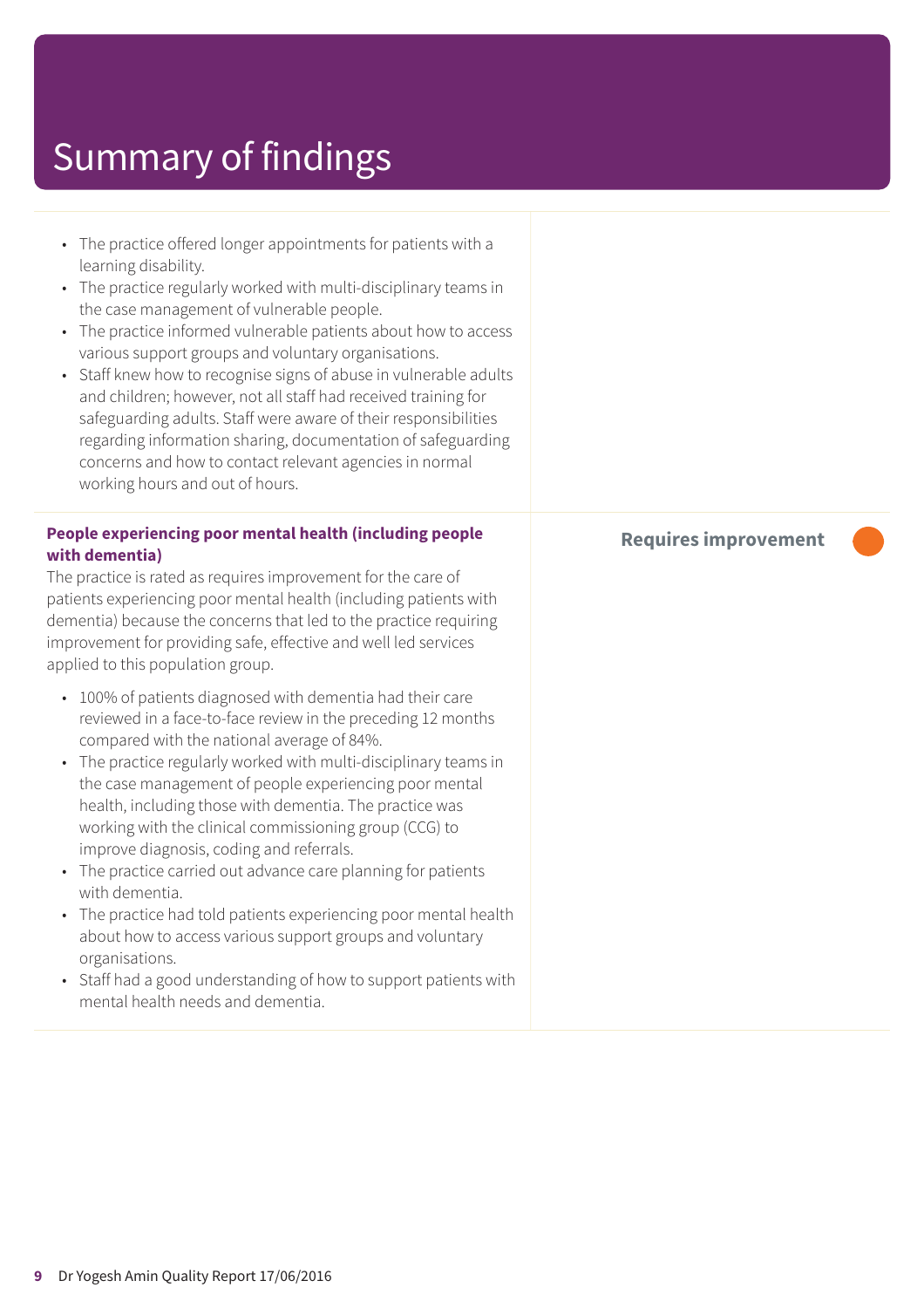### What people who use the service say

The national GP patient survey results were published in January 2016. The results showed the practice was performing better than local and national averages. Two hundred and ninety three survey forms were distributed and 127 were returned. This represented 5% of the practice's patient list. The results indicated the practice was consistently performing better than the national average;

- 98% of respondents found it easy to get through to this surgery by phone (national average of 73%).
- 94% of respondents were able to get an appointment to see or speak to someone the last time they tried (national average 76%).
- 100% of respondents described the overall experience of their GP surgery as fairly good or very good (national average 86%).

• 94% of respondents said they would definitely or probably recommend their GP surgery to someone who has just moved to the local area (national average 79%).

As part of our inspection we asked for CQC comment cards to be completed by patients prior to our inspection. We received 39 comment cards which were all positive about the service provided at the practice. Comments indicated that patients felt listened to by the GP and the friendly, efficient staff and highlighted that staff responded compassionately when patients needed help and provided support when required.

We spoke with nine patients who spoke positively about the personalised and responsive care the practice provided. Patients told us they appreciated the patient centred, family practice approach adopted by the practice and said their dignity, privacy and preferences were always considered and respected.

### Areas for improvement

#### **Action the service MUST take to improve**

- Ensure the practice is able to respond to a medical emergency in line with national guidance.
- Ensure that findings and lessons learned from significant events are communicated widely enough in the practice to support improvement.
- Ensure that all staff are up to date with attending mandatory training courses and receive regular appraisals.
- Ensure all staff have the necessary employment checks including a current Disclosure and Barring Service check in order to undertake roles such as chaperoning.
- Ensure the practice follows national guidance on infection prevention and control and effectively implements practice policy.
- Ensure clinical equipment is regularly calibrated and maintained.

#### **Action the service SHOULD take to improve**

- Revise clinical audit activity to ensure improvements to patient care are driven by the completion of clinical audit cycles.
- Complete a review of the complaints policy.
- In addition to information on the NHS choices website and the implementation of access to online prescriptions and appointments, review how patients' access information.
- Review staff meetings and communications.
- Revise responsibility and accountability in leadership roles to ensure clarity between the GP and the practice manager.
- Review opportunities for patient feedback and how to effectively promote the patient participation group.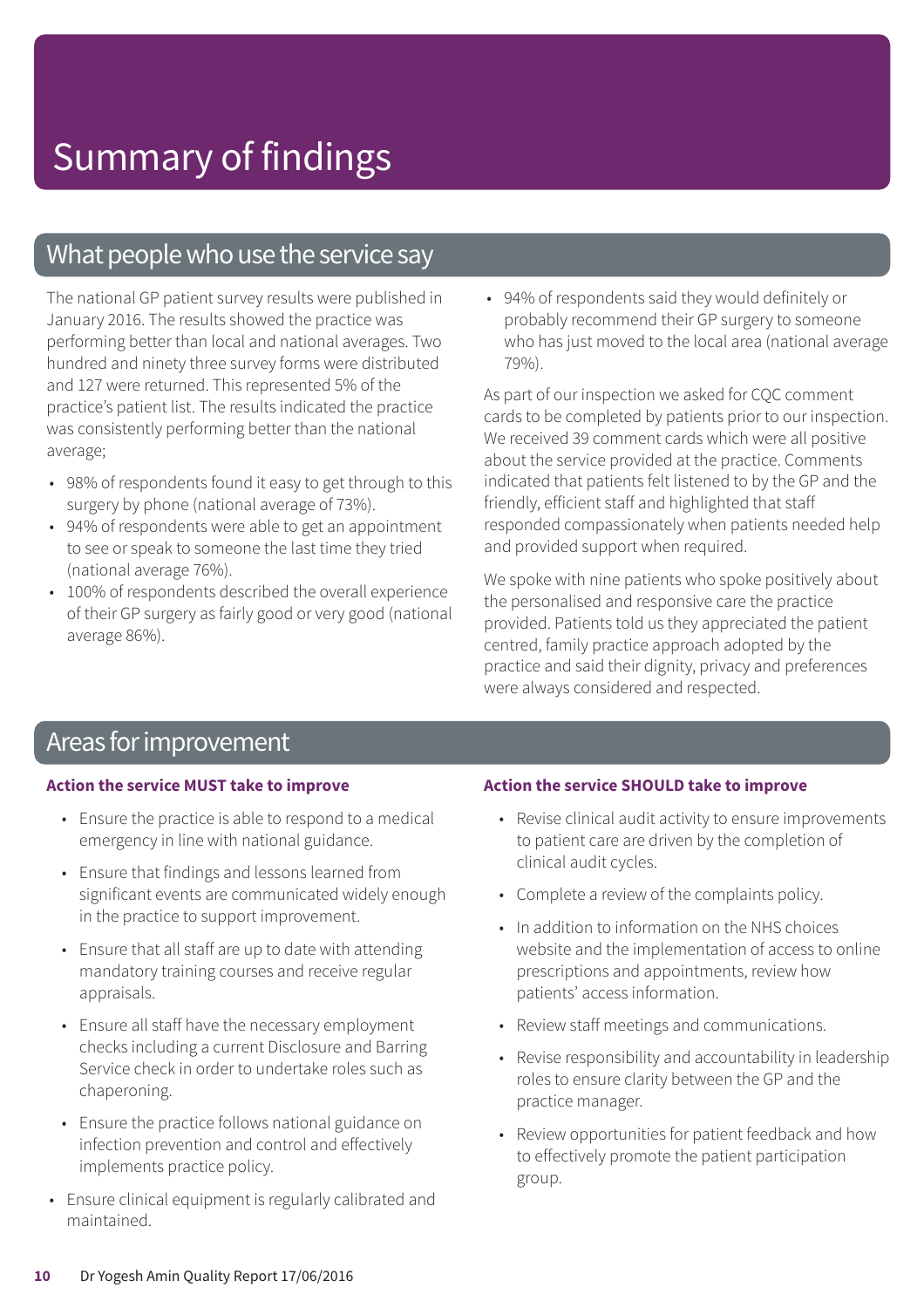- Review displayed opening times at the practice and on the NHS choices website to reflect that the GP is available by telephone.
- Revise the system that identifies patients who are also carers to help ensure that all patients on the practice list who are carers are offered relevant support if required.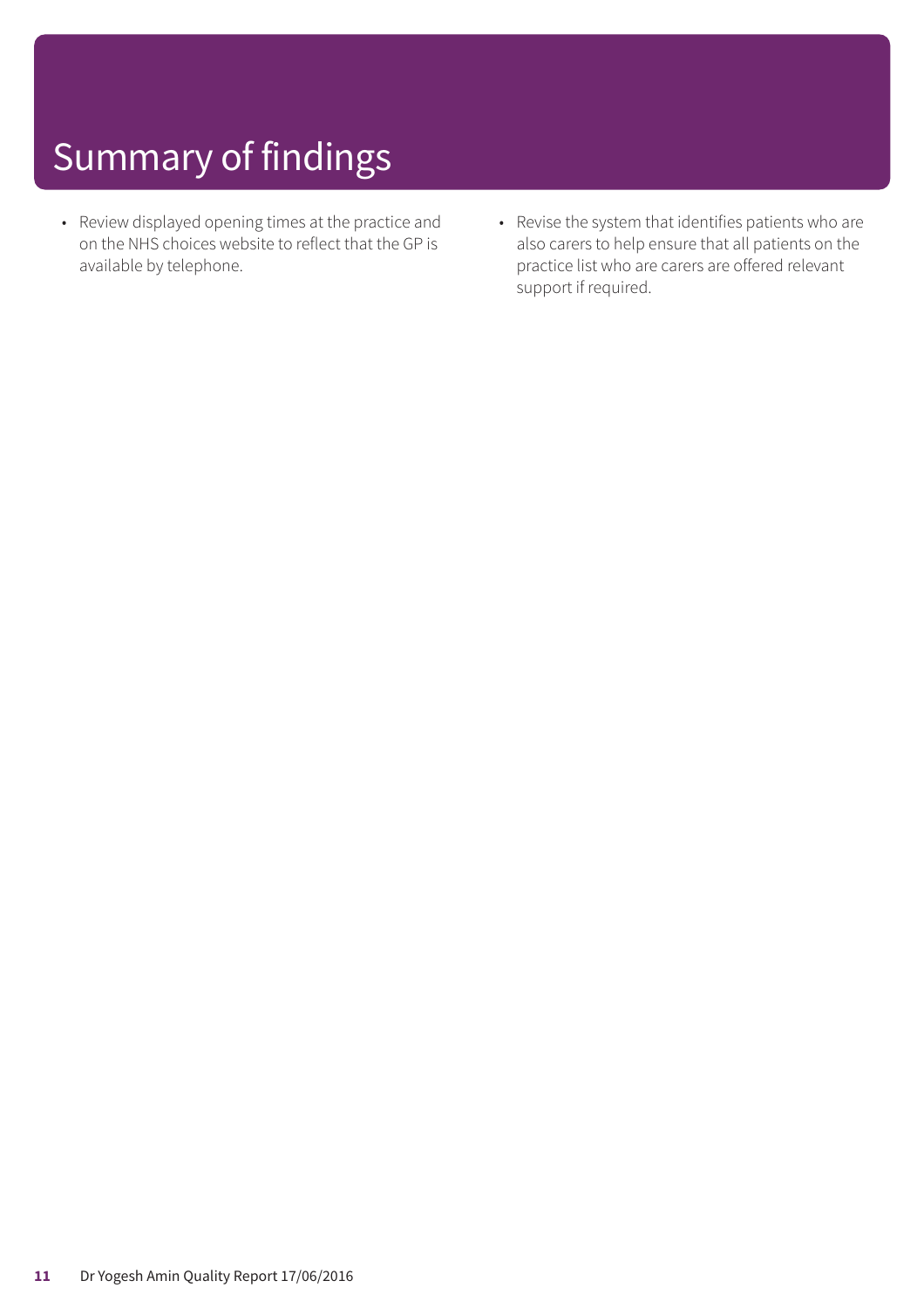

# Dr Yogesh Amin **Detailed findings**

### Our inspection team

### **Our inspection team was led by:**

Our inspection team was led by a CQC Lead Inspector**.** The team included a GP specialist adviser and a practice manager specialist advisor.

### Background to Dr Yogesh Amin

Dr Yogesh Amin (also known as Central Surgery) is a single handed General Practitioner (GP) whose practice serves the local area in Folkestone. There are approximately 2,650 patients on the practice list. The practice population is close to national averages but the surrounding area has a higher than average amount of people living in deprived circumstances.

The practice holds a General Medical Service contract and consists of one GP (male) and one practice nurse (female). The GP and nurse are supported by a practice manager, administration and reception staff. A wide range of services are offered by the practice including diabetes clinics and child immunisations. The practice works closely with another nearby GP practice.

The practice collaborates with other GPs in the area to provide urgent home visits with a paramedic practitioner and extended hours for patients from 8am to 8pm at Queen Victoria Hospital Hub, Folkestone.

Out of hour's services are provided by Intermediate Care 24(IC24). Details of how to access this service are available at the practice.

Services are delivered from a converted residential property at

Central Surgery, 86 Cheriton Road, Folkestone, Kent, CT20 2QH.

### Why we carried out this inspection

We inspected this service as part of our new comprehensive inspection programme.

We carried out a comprehensive inspection of this service under Section 60 of the Health and Social Care Act 2008 as part of our regulatory functions. The inspection was planned to check whether the provider is meeting the legal requirements and regulations associated with the Health and Social Care Act 2008, to look at the overall quality of the service, and to provide a rating for the service under the Care Act 2014.

### How we carried out this inspection

Before visiting, we reviewed a range of information we hold about the practice and asked other organisations to share what they knew. We carried out an announced visit on 17 March 2016 During our visit we:

- Spoke with staff including the GP, the practice manager, reception and administration staff and patients who used the service.
- Observed how staff talked with patients, carers and/or family members.
- Reviewed an anonymised sample of the personal care or treatment records of patients.
- Reviewed comment cards where patients and members of the public shared their views and experiences of the service.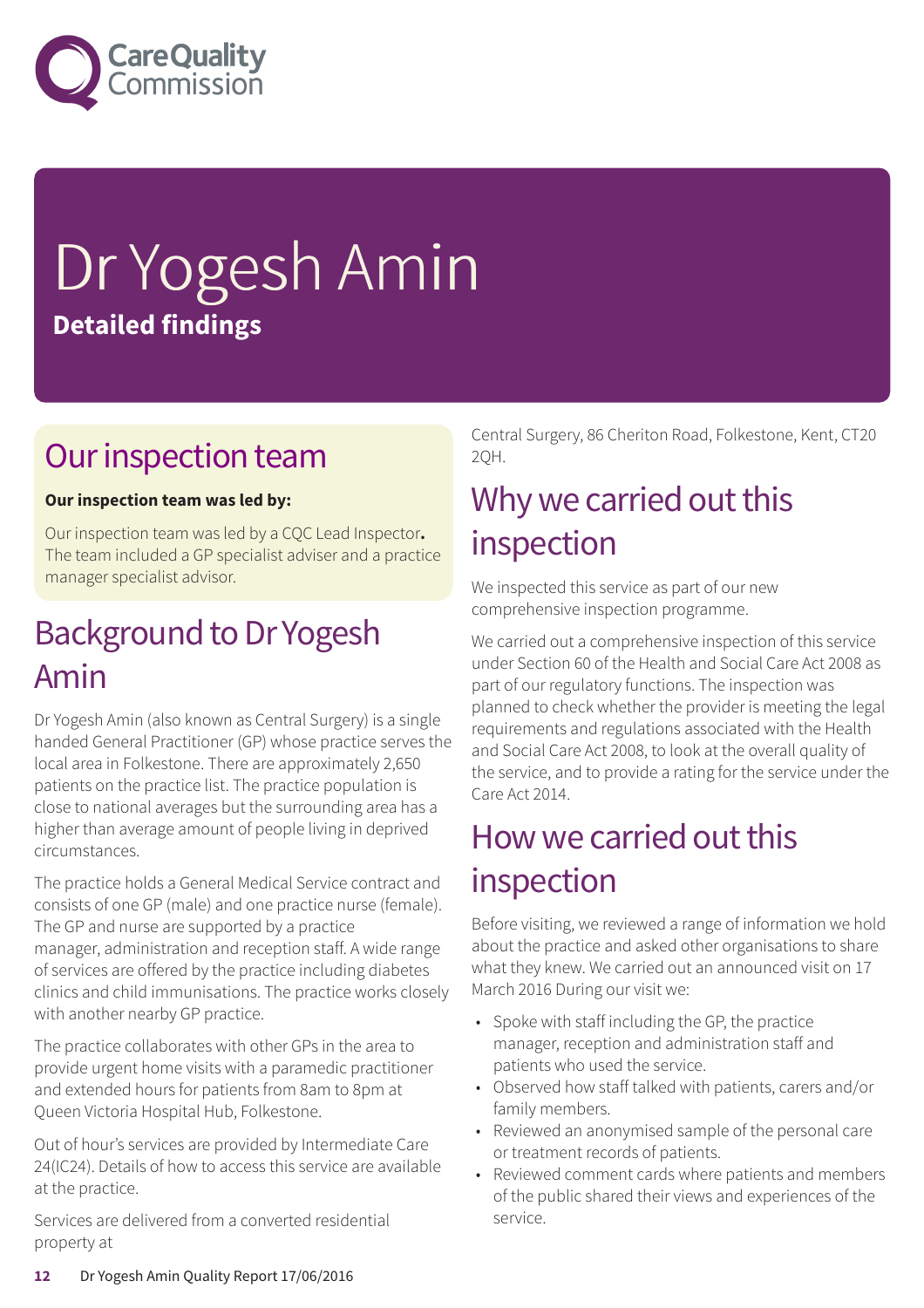## Detailed findings

To get to the heart of patients' experiences of care and treatment, we always ask the following five questions:

- Is it safe?
- Is it effective?
- Is it caring?
- Is it responsive to people's needs?
- Is it well-led?

We also looked at how well services were provided for specific groups of people and what good care looked like for them. The population groups are:

• Older people

- People with long-term conditions
- Families, children and young people
- Working age people (including those recently retired and students)
- People whose circumstances may make them vulnerable
- People experiencing poor mental health (including people with dementia)

Please note that when referring to information throughout this report, for example any reference to the Quality and Outcomes Framework data, this relates to the most recent information available to the CQC at that time.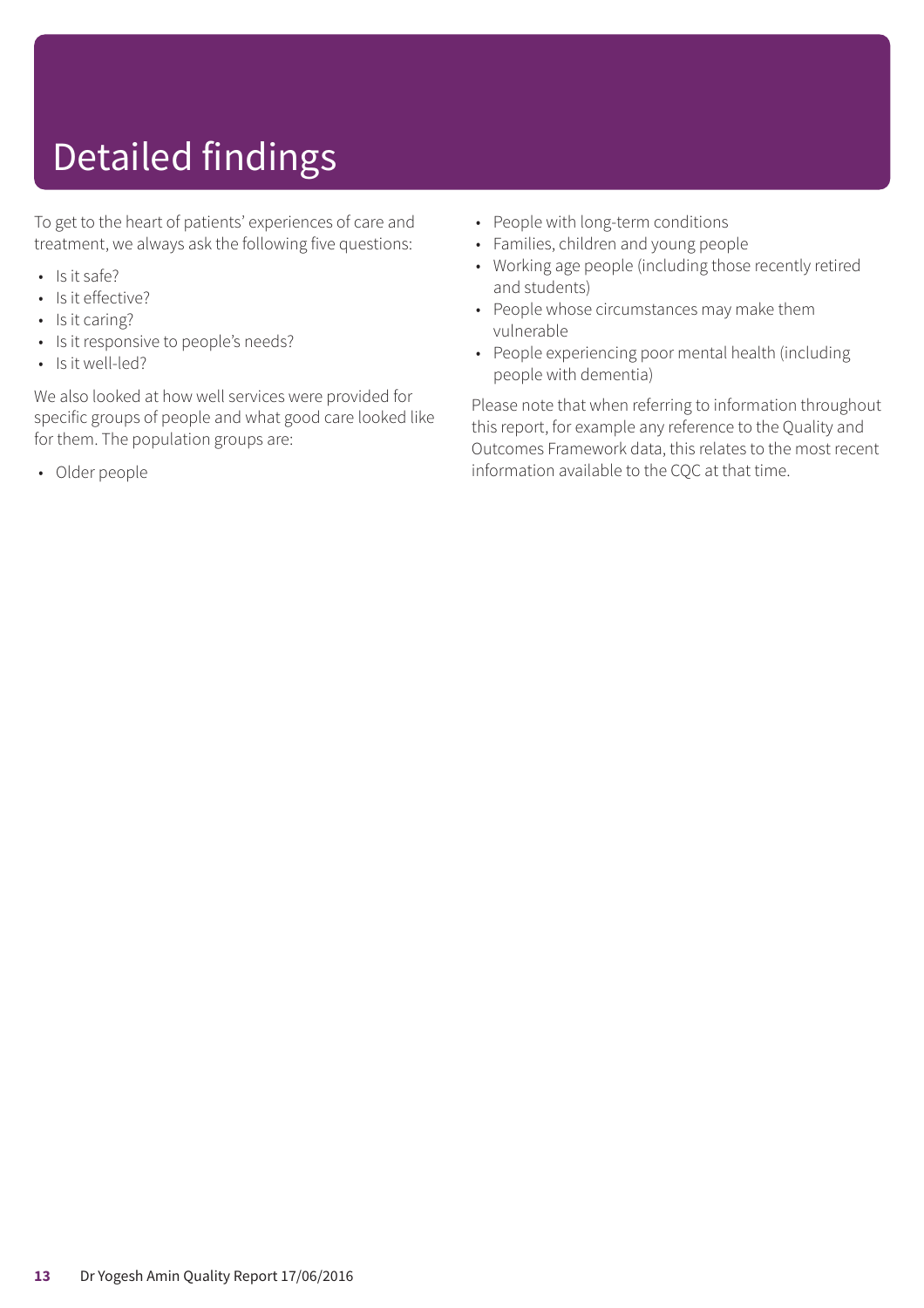## Are services safe?

## **Our findings**

### **Safe track record and learning**

There was a system for reporting and recording significant events, however, this was not always used effectively in the practice.

- Staff told us they would inform the practice manager of any incidents and there was a significant event recording form available.
- The GP carried out a thorough analysis of the significant events and reviewed them once a month with GPs at a nearby practice. However, safety concerns were not consistently shared with relevant staff in the practice.

We reviewed safety records and incident reports. There were two significant events recorded in the last 12 months, the practice had analysed and learnt from these events in order to improve safety in the practice. For example, a medication error had been investigated and protocols for staff implemented. The practice did not have regular staff meetings so the practice manager shared learning from significant events with individual members of staff. However, not all significant events had been identified or shared effectively and learning and action to improve processes was inconsistent. For example, some members of staff told us about a significant event where the wrong patient was booked for tests and an appointment, the practice manager had not recorded this as significant event and some staff we spoke with were unaware of this event.

When significant events had been identified, patients received reasonable support, truthful information, a verbal and written apology and were told about any actions to improve processes to reduce the risk of the same thing happening again.

#### **Overview of safety systems and processes**

The practice did not have sufficient systems, processes and practices required to keep patients safe and safeguarded from abuse:

• There were arrangements to safeguard children and vulnerable adults from abuse that reflected relevant legislation and local requirements and policies were accessible to all staff. The policies clearly outlined who to contact for further guidance if staff had concerns about a patient's welfare. The GP was the lead member of staff for safeguarding and had been trained to child safeguarding level three. The practice told us they had

not been involved in any safeguarding concerns. Staff demonstrated they understood their responsibilities and all had received safeguarding training for children but records showed only one member of staff had completed safeguarding training for adults.

- Notices in the clinical areas advised patients that chaperones were available if required. All staff who acted as chaperones were trained for the role. Staff who acted as chaperones had not received Disclosure and Barring Service checks nor had there been risk assessment to demonstrate they were safe to carry out this role. (DBS checks identify whether a person has a criminal record or is on an official list of people barred from working in roles where they may have contact with children or adults who may be vulnerable).
- We observed the practice to be clean and tidy. The nurse and the GP were responsible for infection prevention control. There was an infection control protocol; however, records showed that not all staff including clinical staff were up to date with infection control training. The practice was unable to demonstrate that annual infection control audits were taking place. For example, the disposable curtains in one of the clinical rooms were out of date.
- There were arrangements for managing medicines, including emergency medicines and vaccines, (including obtaining, prescribing, recording, handling, storing and security). The practice carried out regular medicines audits, with the support of the local clinical commissioning group pharmacy teams, to ensure prescribing was in line with best practice guidelines for safe prescribing. Prescription pads were securely stored. Patient Group Directions had been adopted by the practice to allow the practice nurse to administer medicines in line with legislation.
- We reviewed five personnel files and found appropriate recruitment checks had been undertaken prior to employment. For example, employment history, references and qualifications from the appropriate professional body.
- The practice occasionally employed locum GPs and had some recruitment procedures to support this. However, the practice was unable to demonstrate how these GPs were trained in local procedure and practice.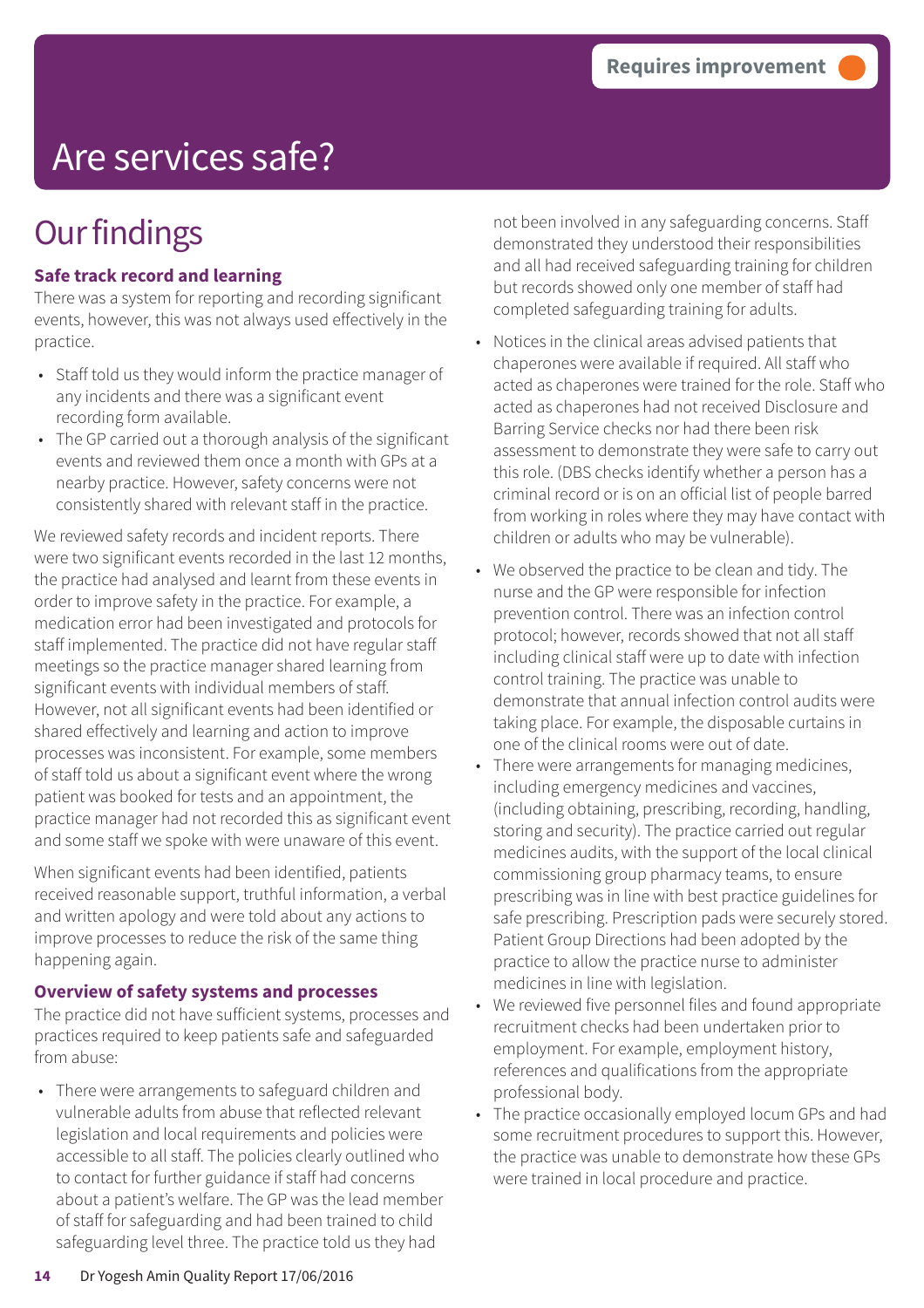### Are services safe?

• There were systems to ensure results were received for all samples sent for the cervical screening programme and the practice followed up women who were referred as a result of abnormal results.

#### **Monitoring risks to patients**

The procedures for monitoring and managing risks to patient and staff safety were not well managed in all areas of the practice.

- There were procedures for monitoring and managing risks to patient and staff safety. There was a health and safety policy available with a poster in the reception office. Portable appliance testing (PAT testing) was out of date; however, we saw evidence that a suitably qualified person had been booked to undertake this task. The practice did not have a process to ensure that clinical equipment was regularly calibrated. The practice had a variety of other risk assessments in place to monitor safety of the premises such as control of substances hazardous to health and infection control and legionella (Legionella is a term for a particular bacterium which can contaminate water systems in buildings).
- There were arrangements were for planning and monitoring the number of staff and mix of staff needed to meet patients' needs. There was a rota system in

place for all the different staffing groups to ensure that enough staff was on duty. The practice nurse was on one months planned absence and the practice had made arrangements to cover this by extending the GPs appointments.

### **Arrangements to deal with emergencies and major incidents**

The practice did not have adequate arrangements to respond to all types of emergencies and major incidents.

- All staff received annual basic life support training and there were emergency medicines available in the treatment room.
- The practice was unable to respond to a medical emergency in line with national guidelines as there was no access to an automated external defibrillator (AED) (used to attempt to restart a person's heart in an emergency) or oxygen cylinders. The practice had not carried out a risk assessment to support this lack of equipment.
- The practice had a comprehensive business continuity plan in place for major incidents such as power failure or building damage. The plan detailed emergency contact numbers for staff including the details of a nearby GP practice who could provide support if required.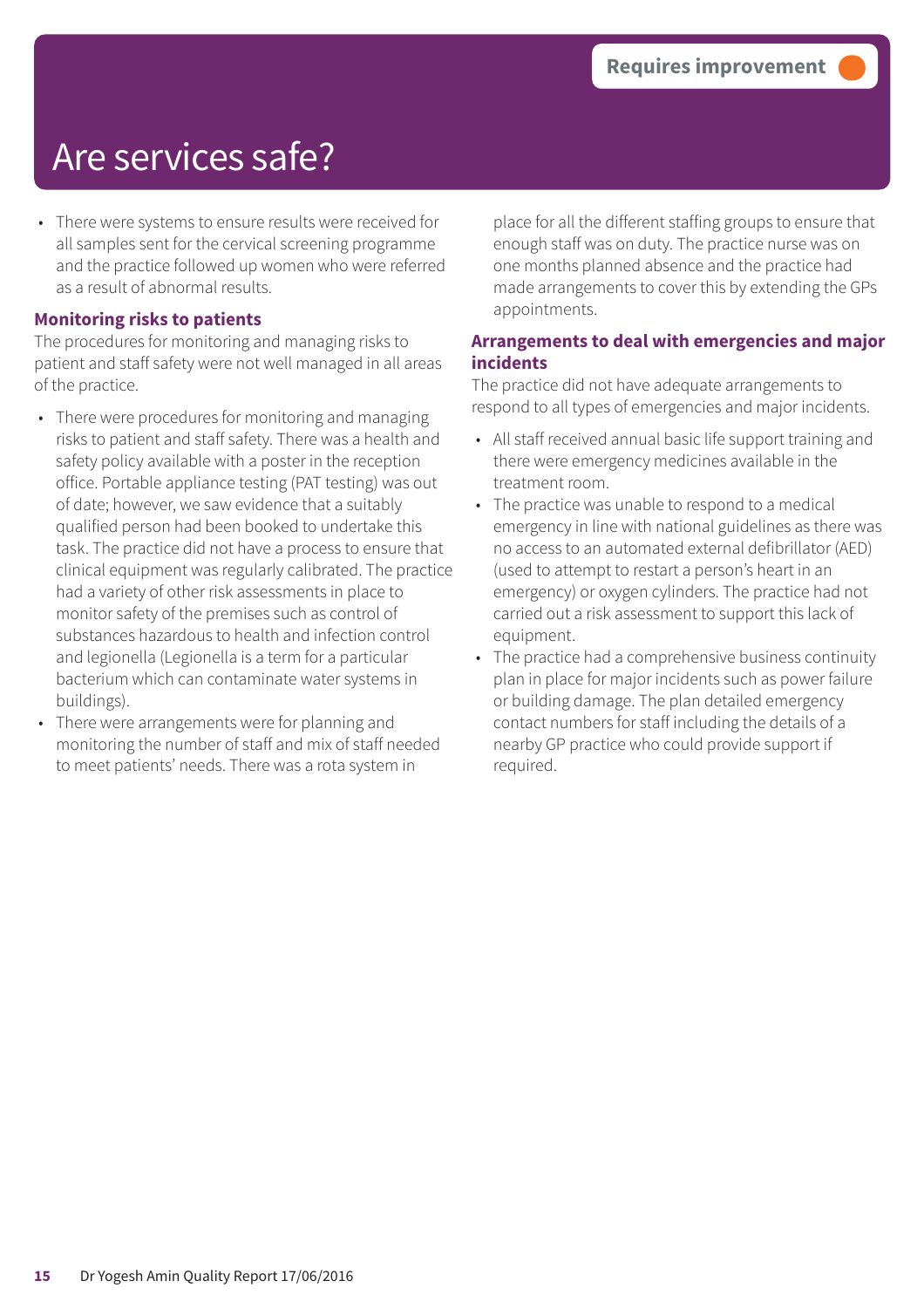## Are services effective?

(for example, treatment is effective)

## **Our findings**

### **Effective needs assessment**

The practice assessed needs and delivered care in line with relevant and current evidence based guidance and standards, including National Institute for Health and Care Excellence (NICE) best practice guidelines.

• The practice had systems to keep all clinical staff up to date. Staff had access to guidelines from NICE and used this information to deliver care and treatment that met peoples' needs.

#### **Management, monitoring and improving outcomes for people**

The practice used the information collected for the Quality and Outcomes Framework (QOF) and performance against national screening programmes to monitor outcomes for patients. (QOF is a system intended to improve the quality of general practice and reward good practice). The most recent published results were 84% of the total number of points available (which was 11% lower than local and national averages), with 4% exception reporting. (Exception reporting is the removal of patients from QOF calculations where, for example, the patients are unable to attend a review meeting or certain medicines cannot be prescribed because of side effects). Results from 01/04/2014 to 31/03/ 2015 show:

- Performance for diabetes related indicators were similar to the national average. For example, 93% of the practice's patients on the diabetes register had a record of a foot examination and risk classification within the last 12 months compared with the national average of 88%.
- 81% patients with hypertension who had received regular blood pressure tests was similar to the national average 84%
- Performance for mental health related indicators were above the national average. For example, 100% of patients diagnosed with dementia had their care reviewed in a face-to-face review in the preceding 12 months compared with the national average of 84%.
- Performance for asthma indicators had been consistently better than local and national averages. For example, 81% of patients with asthma, on the register,

had received an asthma review in the preceding 12 months that included an assessment of asthma control using the 3 RCP questions compared with a national average of 75%.

There was evidence of audit activity, but there was not an overarching audit plan or systematic approach to demonstrate quality improvement.

- The practice had completed several clinical audits. For example, the practice had audited rapid referrals and subsequent outcomes. However, this audit had not been repeated to complete the audit cycle.
- However, the practice was unable to demonstrate current clinical audits were significantly improving quality or driving change.

### **Effective staffing**

Staff had the skills, knowledge and experience to deliver effective care and treatment.

- The practice could demonstrate how they ensured role-specific training and updating for relevant staff for example, for those reviewing patients with long-term conditions. Staff administering vaccinations and taking samples for the cervical screening programme had received specific training which had included an assessment of competence.
- Staff received training that included: safeguarding, basic life support and information governance awareness. There was access to e-learning training modules and in-house training. However, records showed that some training was absent or out of date, for example, fire safety training was last completed by some staff in 2013 and not all staff had completed safeguarding training.

#### **Coordinating patient care and information sharing**

The information needed to plan and deliver care and treatment was available to relevant staff in a timely and accessible way through the practice's patient record system and their intranet system.

- This included care and risk assessments, care plans, medical records and investigation and test results. Information such as NHS patient information leaflets were also available.
- The practice shared relevant information with other services in a timely way, for example when referring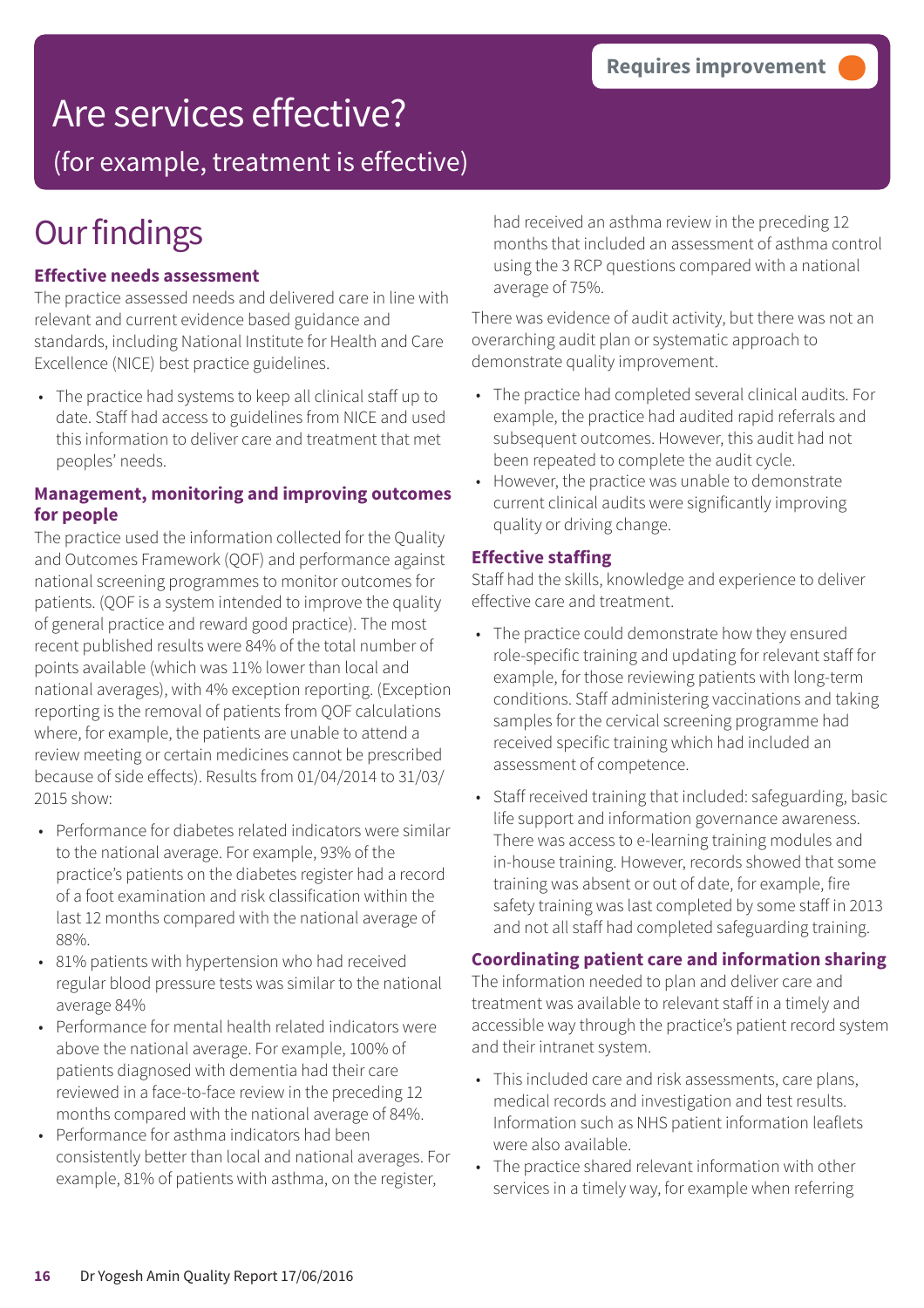### Are services effective? (for example, treatment is effective)

patients to other services. The practice worked closely with other healthcare professionals including the community nurses and midwives who visited and communicated with the practice on a regular basis.

Staff worked together and with other health and social care services to understand and meet the range and complexity of patients' needs and to assess and plan ongoing care and treatment. This included when patients moved between services, including when they were referred, or after they were discharged from hospital. We saw evidence that multi-disciplinary team meetings took place on a regular basis and that care plans were routinely reviewed and updated.

#### **Consent to care and treatment**

Staff sought patients' consent to care and treatment in line with legislation and guidance.

- Staff understood the relevant consent and decision-making requirements of legislation and guidance, including the Mental Capacity Act 2005.
- When providing care and treatment for children and young people, staff carried out assessments of capacity to consent in line with relevant guidance.
- Where a patient's mental capacity to consent to care or treatment was unclear the GP assessed the patient's capacity and recorded the outcome of the assessment.

#### **Supporting patients to live healthier lives**

The practice identified patients who may be in need of extra support.

- These included patients receiving palliative care, carers, those at risk of developing a long-term condition and those requiring advice on their diet, smoking and alcohol cessation. Patients were then signposted to the relevant service.
- Weight management and smoking cessation advice was available from a local support group.

The practice's uptake for the cervical screening programme was 81%, which was similar to the national average of 82%. There was a policy to offer telephone reminders for patients who did not attend for their cervical screening test. The practice ensured a female sample taker was available. The practice also encouraged its patients to participate in national screening programmes for bowel and breast cancer screening.

Childhood immunisation rates for the vaccines given were better than CCG/national averages. For example, childhood immunisation rates for vaccines given to children aged two and under ranged from 96% to 100% (CCG average 82% to 96%) and five year olds were 100% (CGG average 80% to 96%.

Patients had access to appropriate health assessments and checks. These included health checks for new patients and NHS health checks for people aged 40–74. Appropriate follow-ups for the outcomes of health assessments and checks were made, where abnormalities or risk factors were identified.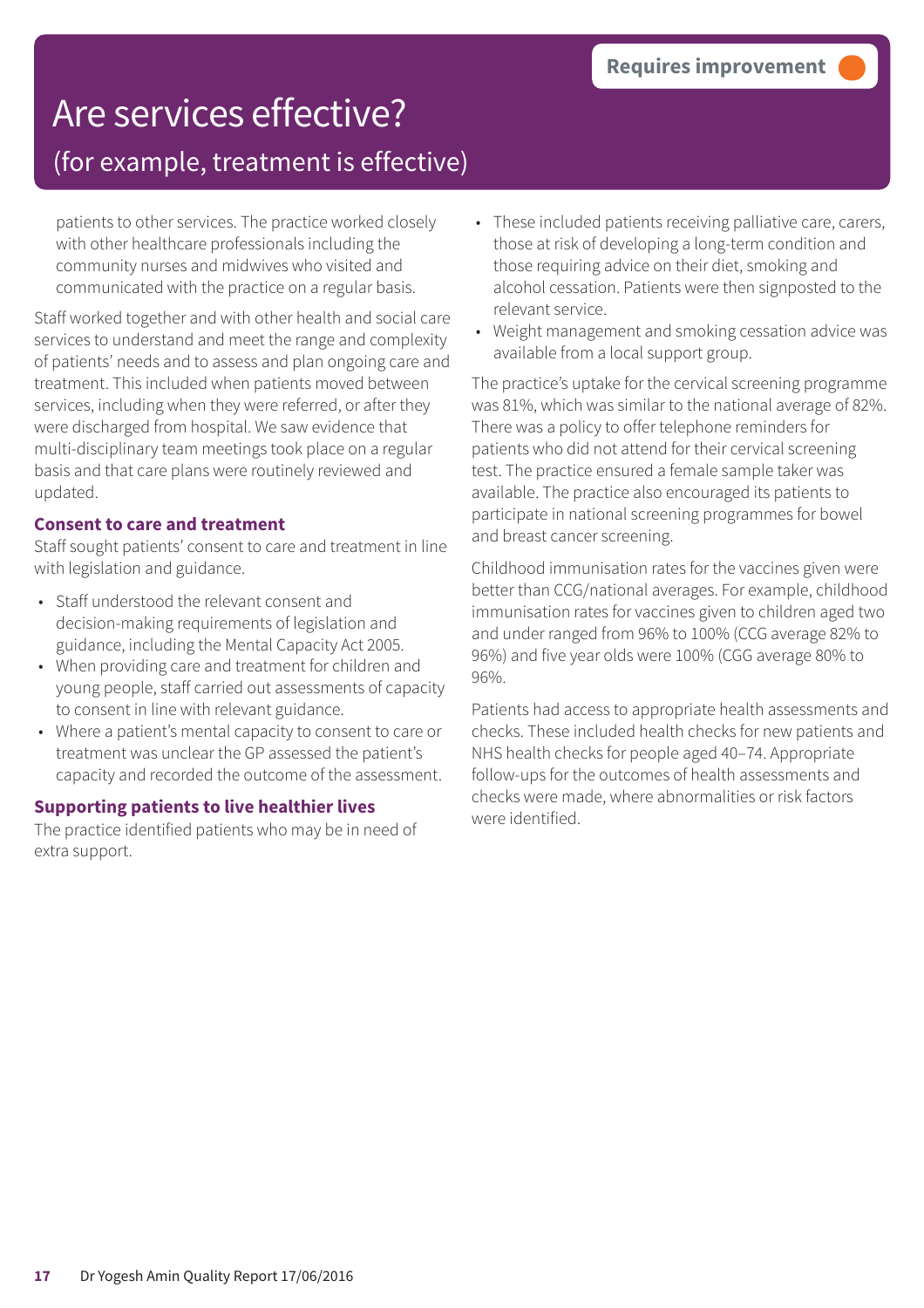## Are services caring?

### **Our findings**

### **Kindness, dignity, respect and compassion**

We observed members of staff were courteous and very helpful to patients and treated them with dignity and respect.

- Curtains were provided in consulting rooms to maintain patients' privacy and dignity during examinations, investigations and treatments.
- We noted that consultation and treatment room doors were closed during consultations; conversations taking place in these rooms could not be overheard.
- Staff had access to a private area if patients wished to discuss sensitive issues or appeared distressed.

All of the 39 patient Care Quality Commission comment cards we received were positive about the service. Patients said they felt the practice offered an excellent service and staff were helpful, caring and treated them with dignity and respect. The comments indicated that patients felt listened to by the GP and the friendly, efficient staff and highlighted that staff responded compassionately when patients needed help and provided support when required.

We spoke with nine patients who spoke positively about the personalised and responsive care the practice provided. Patients we spoke with said they appreciated the patient centred approach adopted by the practice and said their dignity, privacy and preferences were always considered and respected. Comment cards highlighted that staff responded compassionately when patients needed help and provided support when required.

Results from the national GP patient survey showed patients felt they were treated with compassion, dignity and respect. The practice was consistently and significantly above average for its satisfaction scores on consultations with GPs and nurses. For example:

- 93% said the GP was good at listening to them compared to the clinical commissioning group (CCG) average of 87% and national average of 89%.
- 98% said the GP gave them enough time (CCG average 85%, national average 87%).
- 100% said they had confidence and trust in the last GP they saw (CCG average and national average 95%).
- 95% said the last GP they spoke to was good at treating them with care and concern (national average 85%).
- 95% said the last nurse they spoke to was good at giving them enough time (CCG average 93%, national average 92%).
- 96% said they found the receptionists at the practice helpful (CCG average 90%, national average 87%).

### **Care planning and involvement in decisions about care and treatment**

Patients told us they felt involved in decision making about the care and treatment they received. They also told us they felt listened to and supported by staff and had sufficient time during consultations to make an informed decision about the choice of treatment available to them. Patient feedback on the comment cards we received was also positive and aligned with these views.

Results from the national GP patient survey showed patients responded positively to questions about their involvement in planning and making decisions about their care and treatment. Results were similar or better than local and national averages. For example:

- 96% said the last GP they saw was good at explaining tests and treatments (CCG average of 84% and national average of 86%).
- 90% said the last GP they saw was good at involving them in decisions about their care (national average 82%).
- 85% said the last nurse they saw was good at involving them in decisions about their care (national average 85%).

Staff told us that translation services were available for patients who did not have English as a first language and some members of staff were multilingual.

#### **Patient and carer support to cope emotionally with care and treatment**

Notices in the patient waiting room told patients how to access a number of support groups and organisations.

The practice's computer system alerted GPs if a patient was also a carer. The practice had identified 21 patients who are also carers, which is 0.8% of the practice list. Written information was available to direct carers to the various avenues of support available to them.

Staff told us that if families had suffered bereavement, the GP contacted them or sent them a sympathy card. This call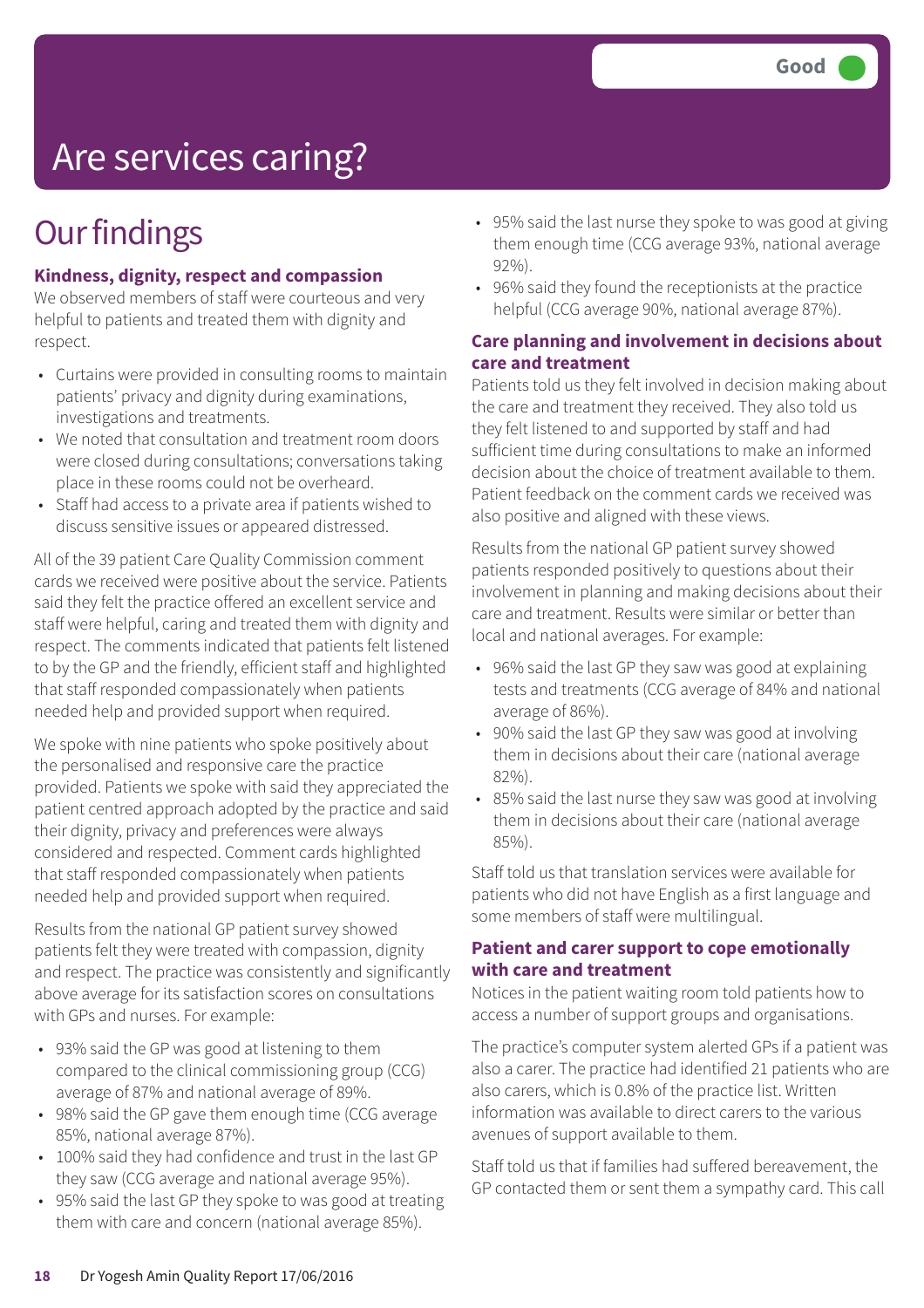## Are services caring?

was either followed by a consultation at a flexible time and location to meet the family's needs and/or by giving them advice on how to find a support service. The GP attended funerals when appropriate.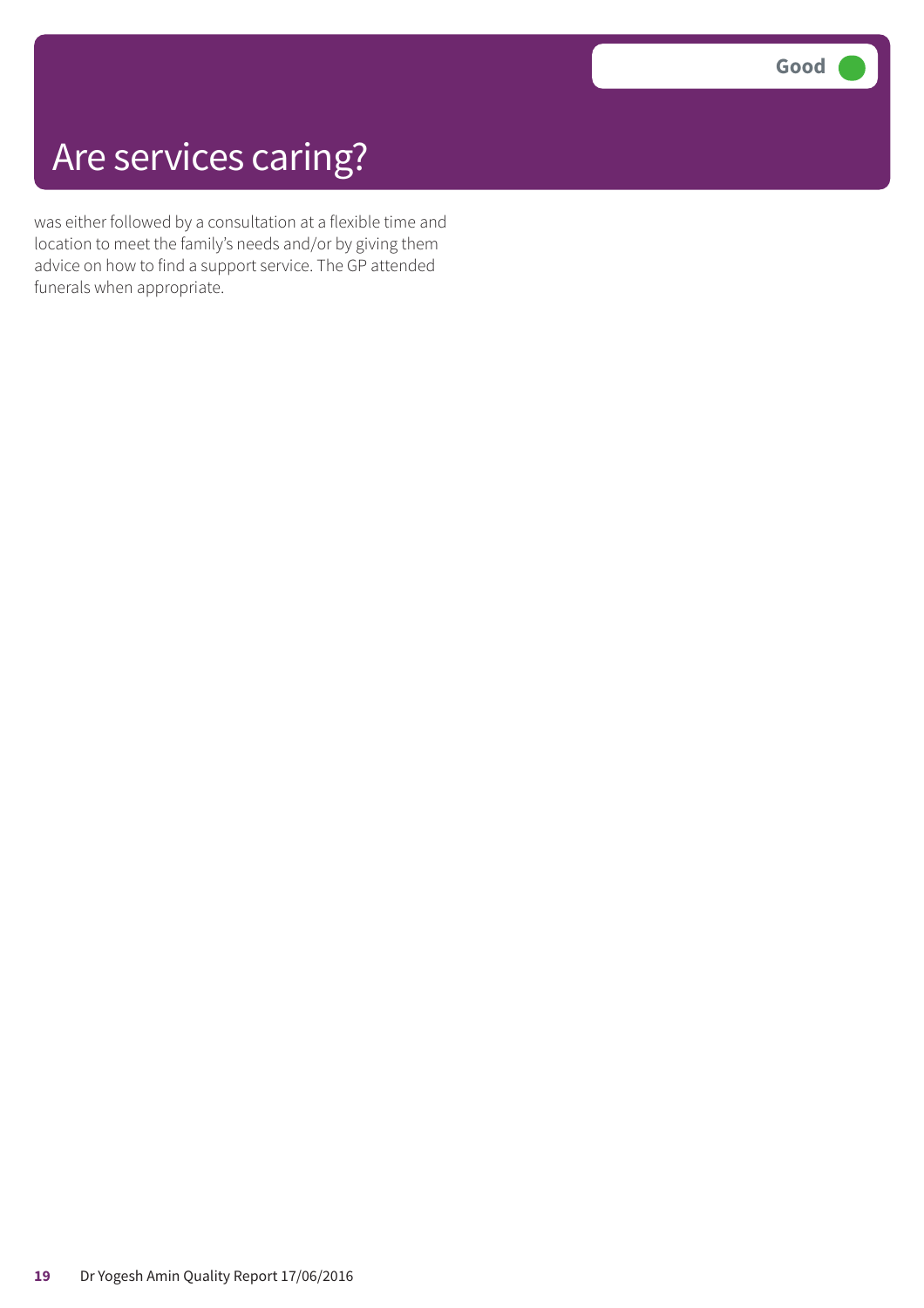## Are services responsive to people's needs?

(for example, to feedback?)

## **Our findings**

### **Responding to and meeting people's needs**

The practice reviewed the needs of its local population and engaged with the NHS England Area Team and Clinical Commissioning Group (CCG) to secure improvements to services where these were identified. For example, the practice was liaising with the local CCG to improve dementia care, including diagnosis, coding and referrals.

- There were longer appointments available for patients with a learning disability.
- Home visits and telephone consultations were available for older patients and patients who would benefit from these.
- Same day appointments were available for children and those with serious medical conditions.
- Patients were able to receive travel vaccines available on the NHS as well as those only available privately.
- There were disabled facilities and translation services available and some staff were multilingual.
- Patients had access to extended hours from 8am to 8pm from the Hub at the Queen Victoria Hospital in Folkestone.
- Information about services was available at the practice and online at the NHS choices website. There were plans to implement online access for patients to order prescriptions and book appointments, but there were no plans to introduce a practice website.
- The practice offered a choose and book system which was completed by the GP during consultations.

#### **Access to the service**

The practice was open between 8am and 6.30pm Monday to Friday. However, this was not accurately reflected by the opening times displayed at the practice or on the NHS choices website. Appointments were from 9am to 11.20am, urgent and telephone appointments from 11.30am to 12noon every day. Afternoon appointments began with urgent and telephone appointments from 3.40pm to 4pm and routine appointments from 4.10pm to 5.40pm. The

practice collaborated with other GPs in the area to provide urgent home visits with a paramedic practitioner and extended hours for patients from 8am to 8pm at Queen Victoria Hospital Hub, Folkestone. Patients were able to book appointments up to 12 weeks in advance and urgent appointments were available for patients that needed them.

Results from the national GP patient survey showed that patient's satisfaction with how they could access care and treatment was significantly better than local and national averages.

- 89% of patients were satisfied with the practice's opening hours (national average of 78%).
- 98% patients said they could get through easily to the surgery by phone (national average 73%).

People told us on the day of the inspection that they were able to get appointments when they needed them.

#### **Listening and learning from concerns and complaints**

The practice had an effective system for handling complaints and concerns.

- The complaints policy and procedures were in line with recognised guidance and obligations for GPs.
- The practice manager was responsible for handling all complaints in the practice.
- There was information available to help patients understand the complaints system; however, the complaints leaflet required updating. The practice was aware of this and had instigated a review process.
- Information was only available at the practice and on as the practice did not have online access for patients.

The practice had received two complaints in the last 12 months, we reviewed these and found they were satisfactorily handled and dealt with in a timely way with openness and transparency. Lessons were learnt from concerns and complaints and action was taken to as a result to improve the quality of care.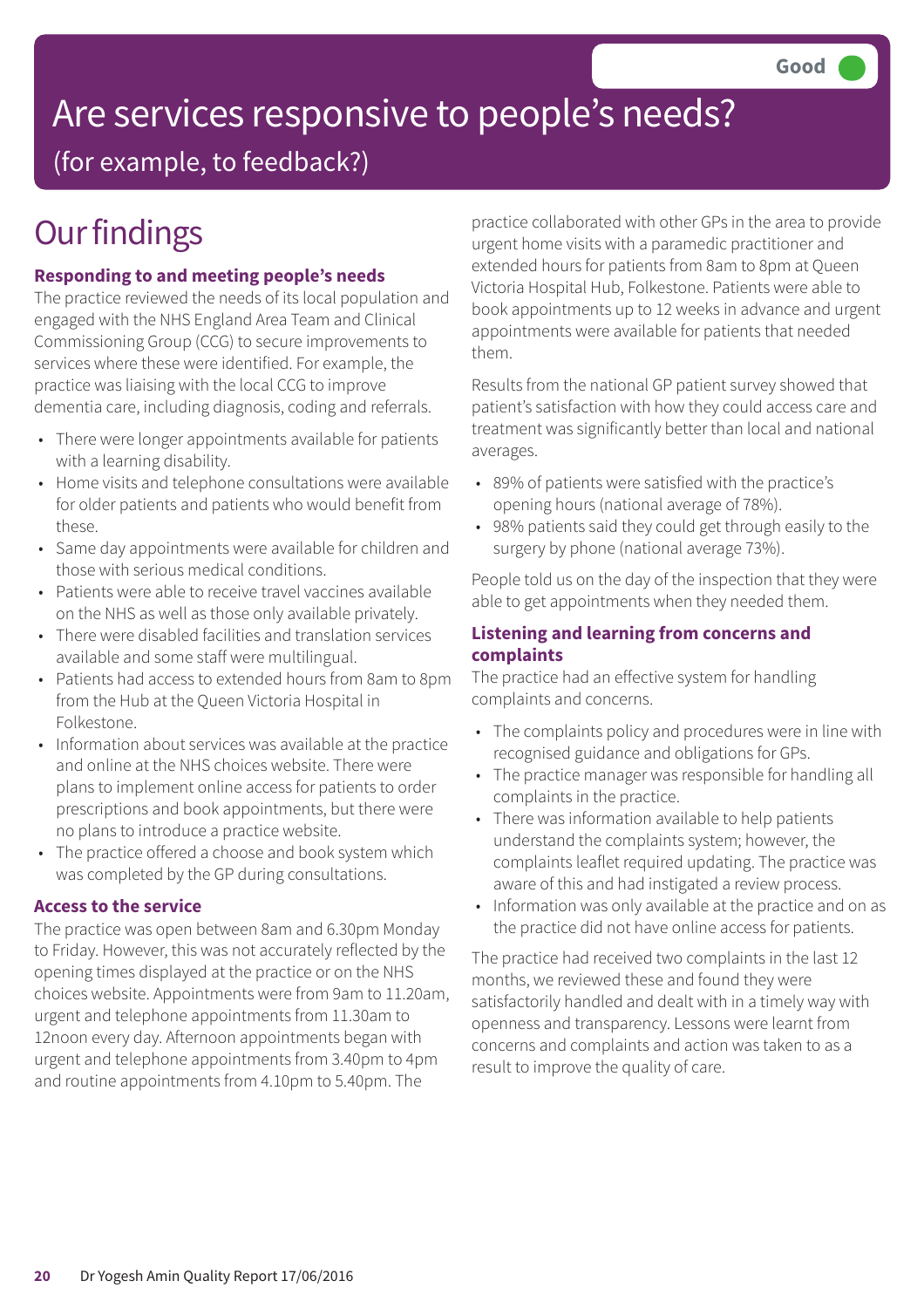### Are services well-led?

(for example, are they well-managed and do senior leaders listen, learn and take appropriate action)

### **Our findings**

### **Vision and strategy**

The practice values were aimed at delivering safe, patient centred, responsive care.

- Staff knew and understood the values.
- The practice collaborated with a nearby practice for support for staff and continuity of care for patients.

#### **Governance arrangements**

The practice had an overarching governance framework which supported the delivery of the strategy and good quality care. However policies were not always implemented in practice:

- There was a staffing structure; however, there was a lack of clarity about responsibilities in some key areas including managing and sharing learning for significant events.
- The practice had a number of policies and procedures to govern activity; however, these were not always effectively implemented, for example, the infection prevention policy.
- There was evidence of some clinical and internal audit, but there was not an overarching audit plan or systematic approach to demonstrate quality improvement.
- Risks were not always identified and well managed. The practice had failed to identify and manage risks to patients in a medical emergency.

#### **Leadership and culture**

The GP in the practice had the experience, capacity and capability to run the practice and ensure high quality care. However, there was a lack of clarity in lead roles and responsibilities.

The provider was aware of and complied with the requirements of the Duty of Candour. The GP and practice manager encouraged a culture of openness and honesty.

When there were unexpected or unintended safety incidents:

- The practice gave affected people reasonable support, truthful information and a verbal and written apology
- They kept written records of verbal interactions as well as written correspondence.

There was a leadership structure and staff felt supported by management, but there was a lack of clarity between leadership roles.

- There were some gaps in management and support arrangements for staff. Staff had informal one-to-one meetings and clinical supervision. However, staff told us the practice did not hold regular team meetings and records showed not all staff had received an appraisal in the last 12 months.
- Staff told us there was an open culture within the practice and they had the opportunity to raise any issues at directly with the GP or practice manager.
- Staff said they felt respected, valued and supported, particularly by the GP and the practice manager.

### **Seeking and acting on feedback from patients, the public and staff**

The practice valued feedback from patients and was aware of the good results from the GP patient survey but it did not proactively seek patients' feedback.

- The practice did not have a patient participation group (PPG). There was a poster in the waiting room promoting the PPG but the practice had been unable to recruit any members.
- The practice had gathered feedback from staff through informal one to one meetings and discussion. Staff told us they would not hesitate to give feedback and discuss any concerns or issues with colleagues and management.

#### **Continuous improvement**

There was a focus on delivering patient centred, continuous care with family practice values. The practice team had recognised the risks of professional isolation and worked closely with the clinical commissioning group and a nearby practice by attending meetings and sharing training and learning opportunities.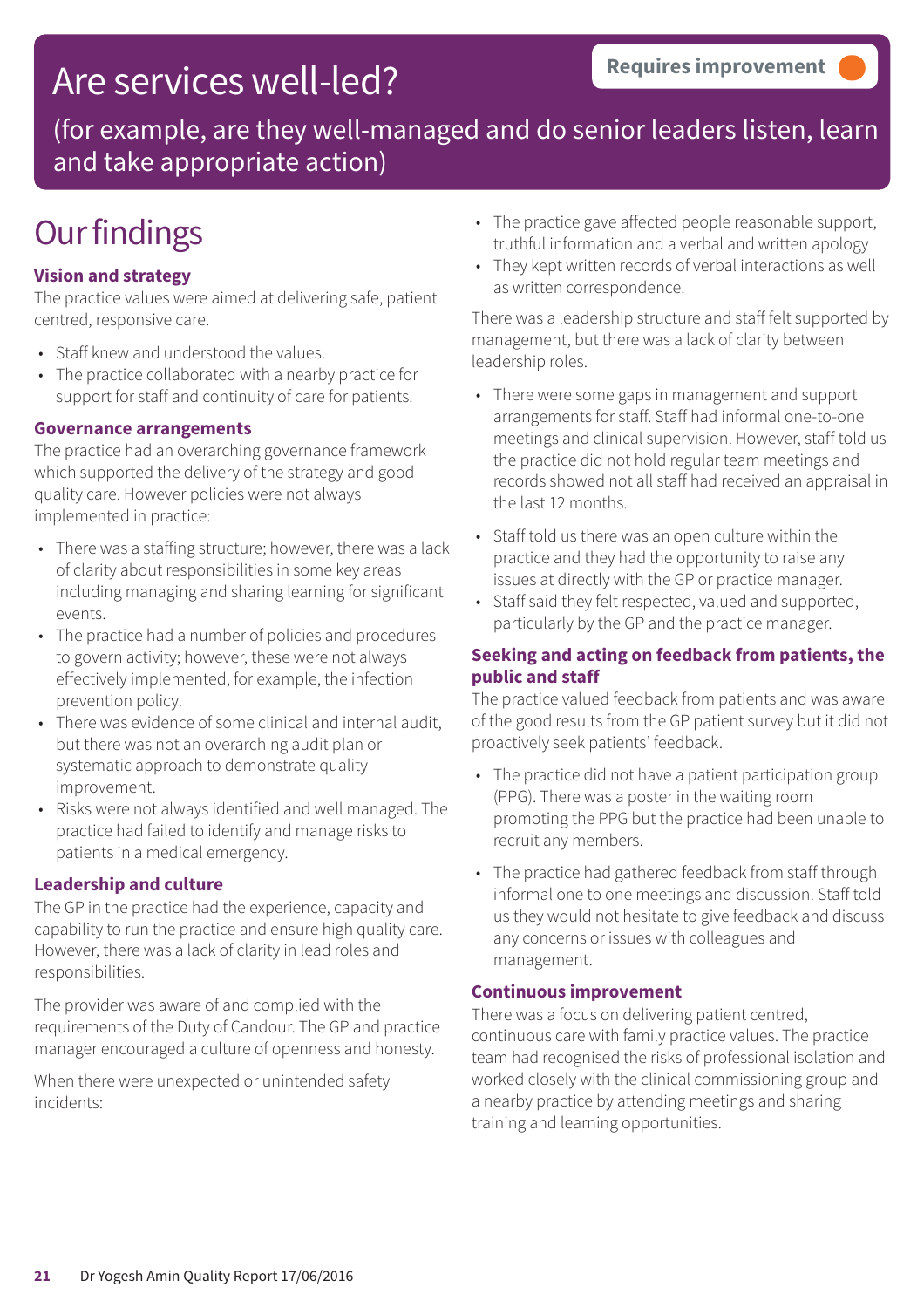## Requirement notices

### Action we have told the provider to take

The table below shows the legal requirements that were not being met. The provider must send CQC a report that says what action they are going to take to meet these requirements.

| Regulated activity                                                                                                                         | <b>Regulation</b>                                                                                                                                                   |
|--------------------------------------------------------------------------------------------------------------------------------------------|---------------------------------------------------------------------------------------------------------------------------------------------------------------------|
| Diagnostic and screening procedures<br>Maternity and midwifery services<br>Surgical procedures<br>Treatment of disease, disorder or injury | Regulation 12 HSCA (RA) Regulations 2014 Safe care and<br>treatment                                                                                                 |
|                                                                                                                                            | How the regulation was not being met:                                                                                                                               |
|                                                                                                                                            | The provider had failed to ensure that the                                                                                                                          |
|                                                                                                                                            | equipment used by the service provider for providing<br>care or treatment to a service user is safe for such use<br>and used in a safe way;                         |
|                                                                                                                                            | in that                                                                                                                                                             |
|                                                                                                                                            | • The provider failed to ensure that equipment used by<br>the service provider is safe to use for their intended<br>purpose.                                        |
|                                                                                                                                            | This was in breach of Regulation $12(1)(2)(e)$ of the Health<br>and Social Care Act 2008 (Regulated Activities)<br><b>Regulations 2014</b>                          |
|                                                                                                                                            | The provider failed to monitor the risk of, and<br>preventing, detecting and controlling the spread of<br>infections, including those that are health care related. |
|                                                                                                                                            | • Records of daily and weekly cleaning activities and<br>checks were not being maintained.                                                                          |
|                                                                                                                                            | • Cleaning schedules did not include the replacement<br>of out of date disposable curtains.                                                                         |
|                                                                                                                                            | • Not all staff including clinical staff were up to date<br>on infection prevention training.                                                                       |
|                                                                                                                                            | This was in breach of Regulation $12(1)(2)(h)$ of the Health<br>and Social Care Act 2008 (Regulated Activities)<br>Regulations 2014.                                |
|                                                                                                                                            |                                                                                                                                                                     |
| Regulated activity                                                                                                                         | Regulation                                                                                                                                                          |

Diagnostic and screening procedures Maternity and midwifery services Surgical procedures

### Regulation

Regulation 17 HSCA (RA) Regulations 2014 Good governance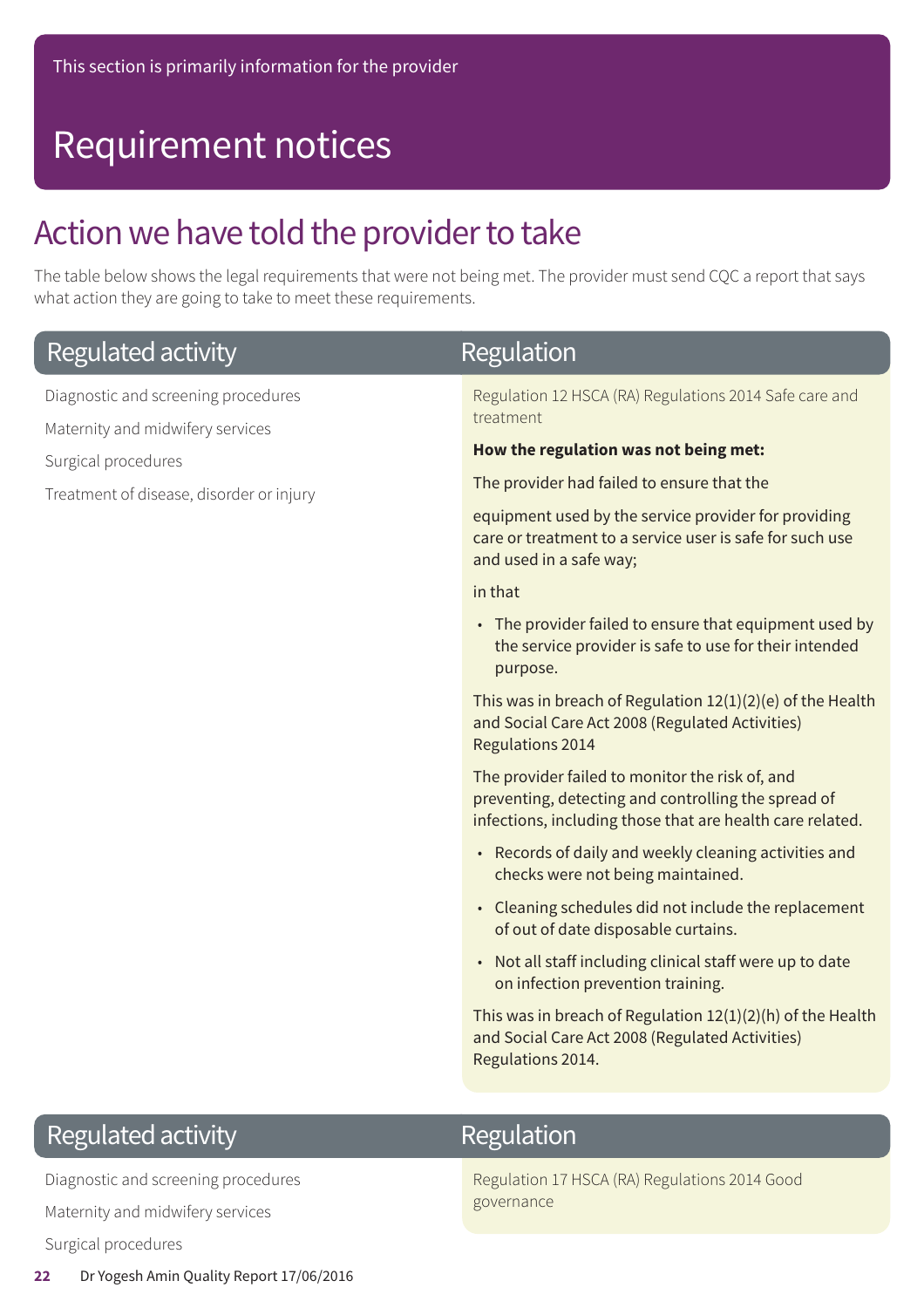### Requirement notices

#### **How the regulation was not being met: How the regulation was not being met:**

The provider failed to establish and operate effectively systems to:

Assess, monitor and improve the quality and safety of the services provided in the carrying on of the regulated activity (including the quality of the service users in receiving those services).

In that:

• Current audit did not monitor or significantly improve the quality and safety of the service.

This was in breach of Regulation 17(1)(2)(a) of the Health and Social Care Act 2008 (Regulated Activities) Regulations 2014.

Assess, monitor and mitigate the risks relating to the health, safety and welfare of service users and other who may be at risk which arise from the carrying on of regulated activity.

In that

• The practice was unable to demonstrate that they were able to respond to a medical emergency, in line with national guidance, before the arrival of an ambulance.

This was in breach of Regulation 17(1)(2)(b)

### **Regulated activity**

Diagnostic and screening procedures

Maternity and midwifery services

Surgical procedures

Treatment of disease, disorder or injury

### Regulation

Regulation 18 HSCA (RA) Regulations 2014 Staffing

The provider failed in ensure that persons employed in the provision of regulated activity received appropriate support, training, professional development, supervision and appraisal as is necessary to enable them to carry out the duties they are employed to perform.

In that:

- Not all staff had completed mandatorytraining or had regular appraisals.
- The provider could not demonstrate how locum GPs employed directly by the practice were trained in local procedure and practice.